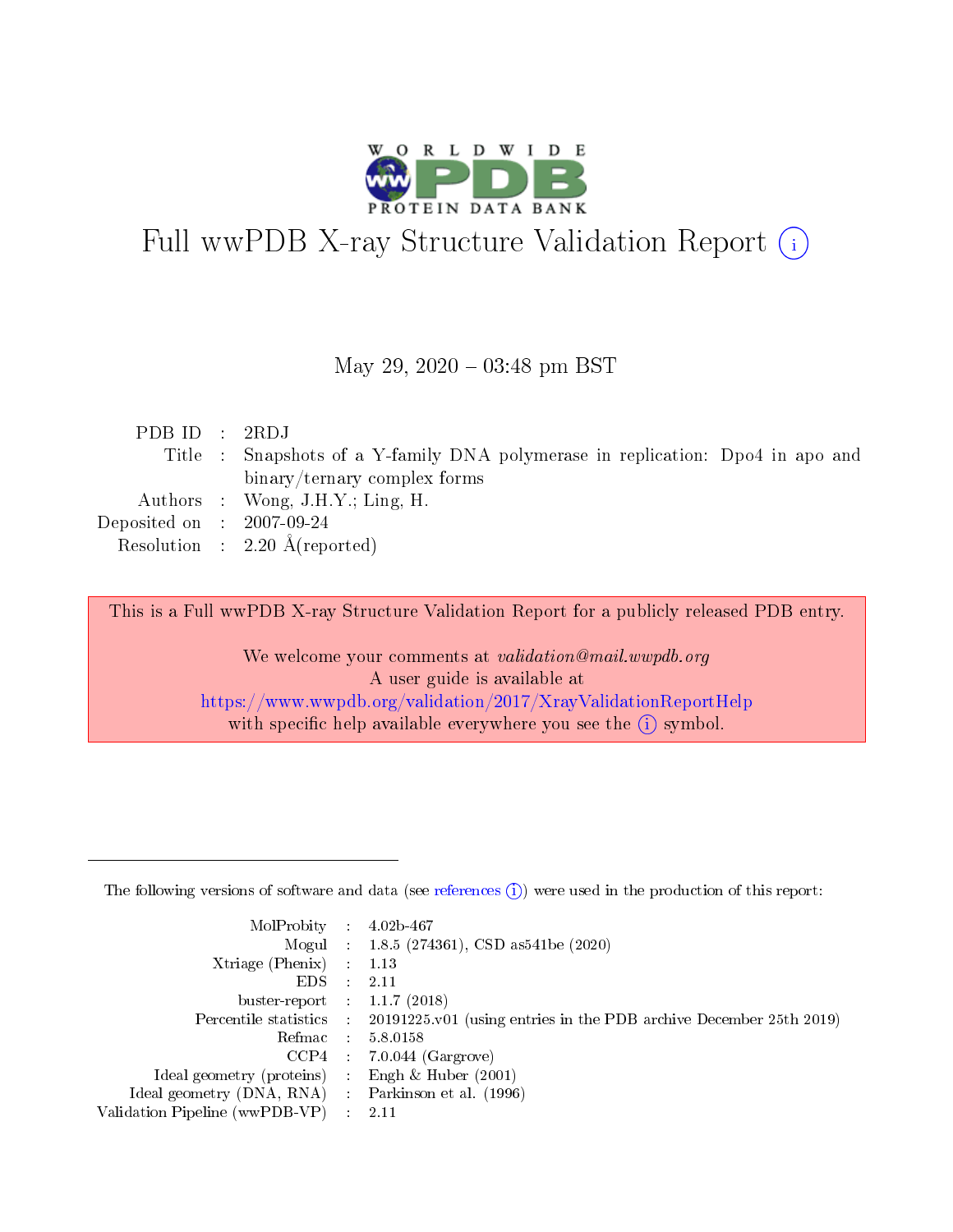## 1 [O](https://www.wwpdb.org/validation/2017/XrayValidationReportHelp#overall_quality)verall quality at a glance  $(i)$

The following experimental techniques were used to determine the structure: X-RAY DIFFRACTION

The reported resolution of this entry is 2.20 Å.

Percentile scores (ranging between 0-100) for global validation metrics of the entry are shown in the following graphic. The table shows the number of entries on which the scores are based.



| Metric                | Whole archive        | Similar resolution                                                     |
|-----------------------|----------------------|------------------------------------------------------------------------|
|                       | $(\#\text{Entries})$ | $(\#\text{Entries},\,\text{resolution}\,\,\text{range}(\textup{\AA}))$ |
| $R_{free}$            | 130704               | 4898 (2.20-2.20)                                                       |
| Clashscore            | 141614               | $5594(2.20-2.20)$                                                      |
| Ramachandran outliers | 138981               | $5503(2.20-2.20)$                                                      |
| Sidechain outliers    | 138945               | $5504(2.20-2.20)$                                                      |
| RSRZ outliers         | 127900               | $4800(2.20-2.20)$                                                      |

The table below summarises the geometric issues observed across the polymeric chains and their fit to the electron density. The red, orange, yellow and green segments on the lower bar indicate the fraction of residues that contain outliers for  $\geq=3$ , 2, 1 and 0 types of geometric quality criteria respectively. A grey segment represents the fraction of residues that are not modelled. The numeric value for each fraction is indicated below the corresponding segment, with a dot representing fractions  $\epsilon=5\%$  The upper red bar (where present) indicates the fraction of residues that have poor fit to the electron density. The numeric value is given above the bar.

| Mol            | Chain         | Length | Quality of chain |     |                             |  |  |  |  |
|----------------|---------------|--------|------------------|-----|-----------------------------|--|--|--|--|
| п              | $\mathcal{C}$ | 14     | 57%              | 36% | 7%                          |  |  |  |  |
|                | E             | 14     | 36%              | 50% | 14%                         |  |  |  |  |
| $\overline{2}$ | D             | 16     | 44%              | 38% | 19%                         |  |  |  |  |
| 3              | $\mathbf{F}$  | 15     | 60%              | 33% | 7%                          |  |  |  |  |
| $\overline{4}$ | А             | 352    | 13%<br>86%       |     | 10%<br>$\ddot{\phantom{a}}$ |  |  |  |  |
| 4              | B             | 352    | 12%<br>82%       |     | 14%<br>$\bullet$            |  |  |  |  |

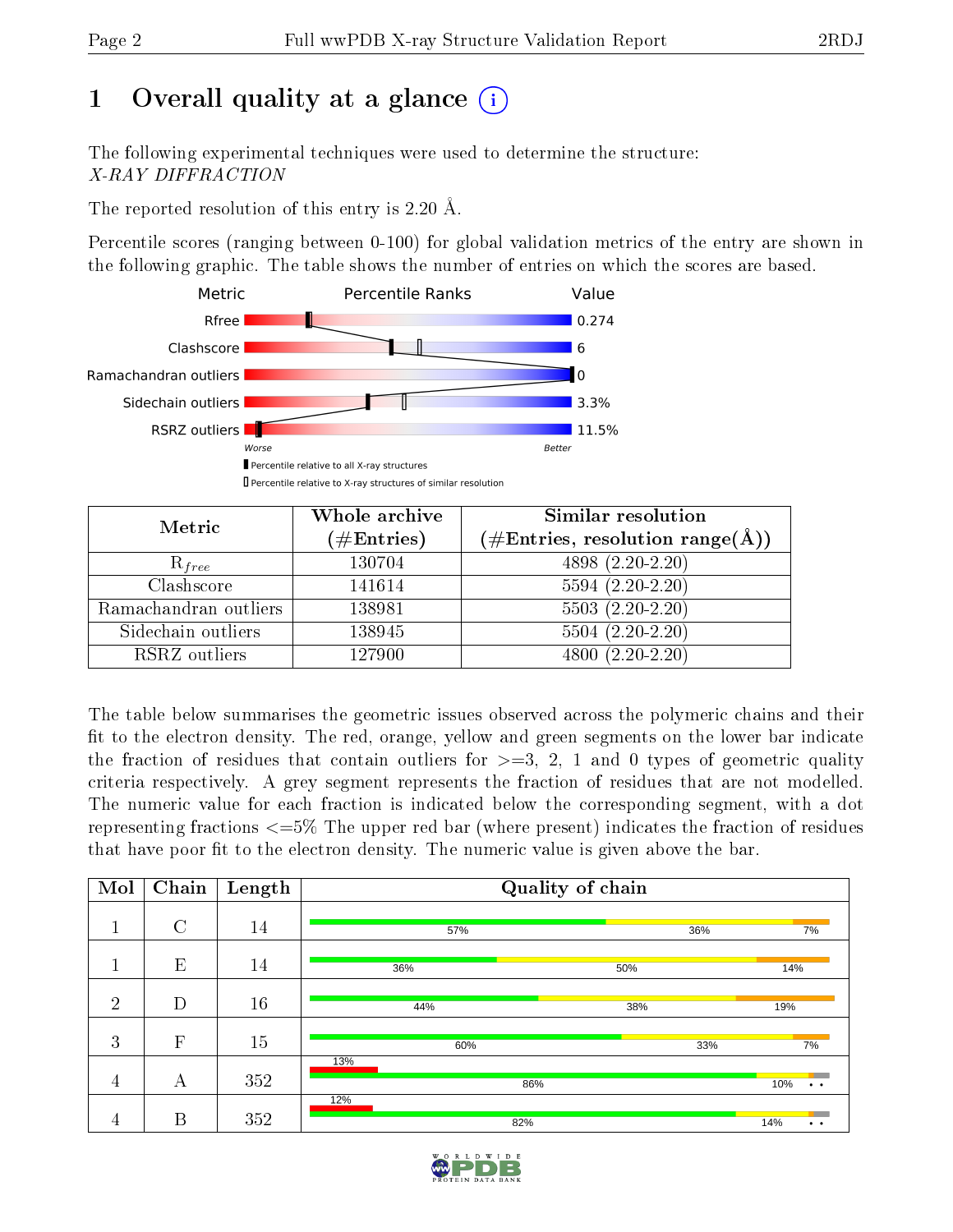The following table lists non-polymeric compounds, carbohydrate monomers and non-standard residues in protein, DNA, RNA chains that are outliers for geometric or electron-density-fit criteria:

|  |                                                                                                            |  |  | $\overline{\mid \text{Mol} \mid \text{Type} \mid}$ Chain $\mid \text{Res} \mid$ Chirality $\mid$ Geometry $\mid$ Clashes $\mid$ Electron density |
|--|------------------------------------------------------------------------------------------------------------|--|--|--------------------------------------------------------------------------------------------------------------------------------------------------|
|  | $\begin{array}{ c c c c c c } \hline \hspace{.16cm}6 & & \text{TMP} & A & \text{ }355\ \hline \end{array}$ |  |  |                                                                                                                                                  |

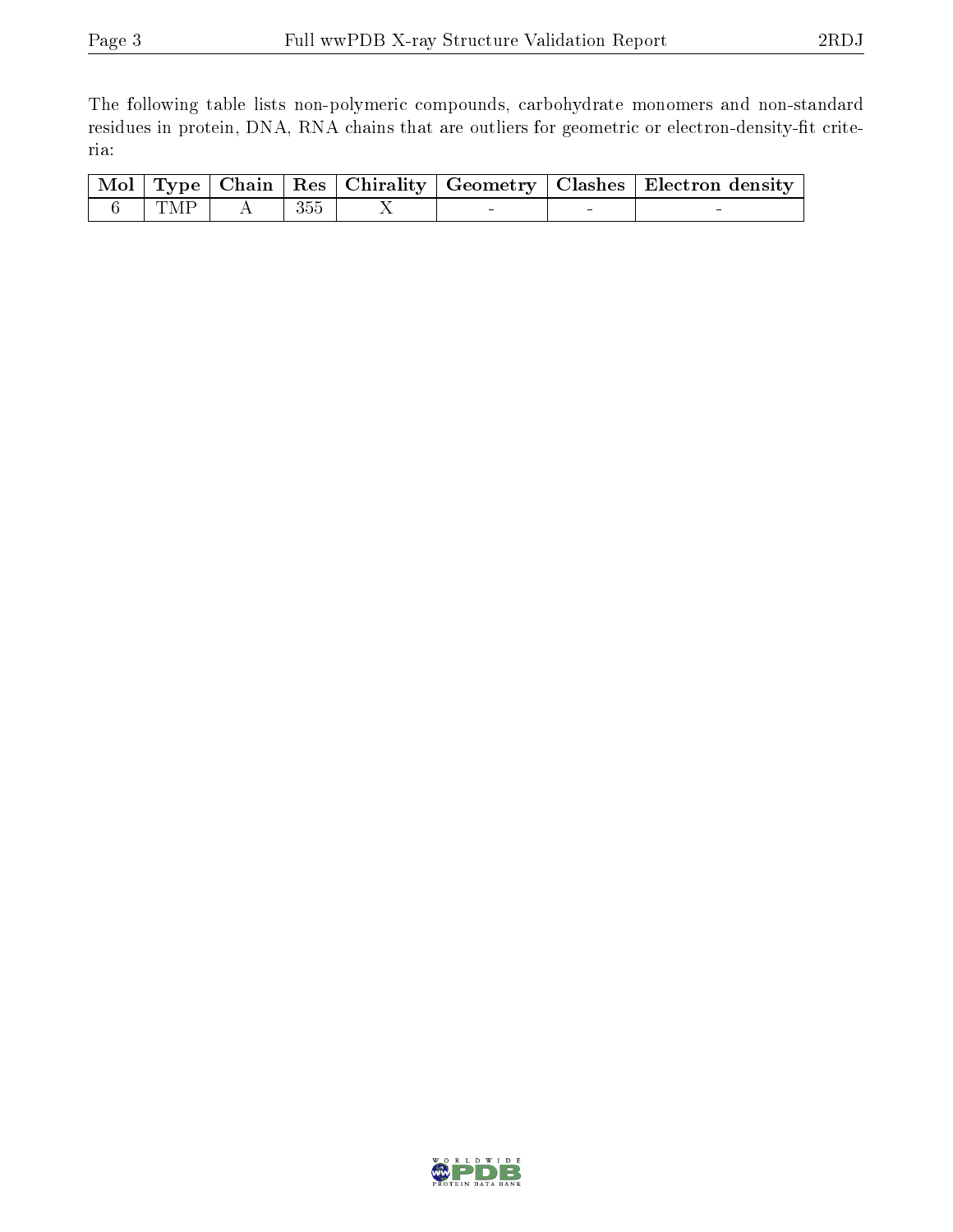## 2 Entry composition  $\left( \cdot \right)$

There are 8 unique types of molecules in this entry. The entry contains 7024 atoms, of which 0 are hydrogens and 0 are deuteriums.

In the tables below, the ZeroOcc column contains the number of atoms modelled with zero occupancy, the AltConf column contains the number of residues with at least one atom in alternate conformation and the Trace column contains the number of residues modelled with at most 2 atoms.

• Molecule 1 is a DNA chain called DNA (5'-D(\*DGP\*DGP\*DGP\*DGP\*DCP\*DCP\*DCP\* DTP\*DTP\*DCP\*DGP\*DAP\*DAP\*DT)-3').

|  | $Mol$   Chain   Residues | Atoms       |              |  |  | $\rm{ZeroOcc} \mid \rm{AltConf} \mid \rm{Trace}$ |  |  |
|--|--------------------------|-------------|--------------|--|--|--------------------------------------------------|--|--|
|  |                          | Total C N O |              |  |  |                                                  |  |  |
|  |                          | 284         | 136 53 82 13 |  |  |                                                  |  |  |
|  | 14                       | Total C N O |              |  |  |                                                  |  |  |
|  |                          | 284         | 136 53 82    |  |  |                                                  |  |  |

• Molecule 2 is a DNA chain called DNA (5'-D(P\*DTP\*DTP\*DAP\*DTP\*DTP\*DCP\*DGP\* DAP\*DAP\*DGP\*DGP\*DGP\*DTP\*DCP\*DCP\*DC)-3').

| Mol | $Chain   Residues$ | Atoms              |              |        |    |  | ZeroOcc   AltConf   Trace |  |
|-----|--------------------|--------------------|--------------|--------|----|--|---------------------------|--|
|     | $16\,$             | $\rm Total$<br>327 | $\mathbf{C}$ | 156 57 | 98 |  |                           |  |

• Molecule 3 is a DNA chain called DNA (5'-D(P\*DTP\*DAP\*DTP\*DTP\*DCP\*DGP\*DAP\* DAP\*DGP\*DGP\*DGP\*DTP\*DCP\*DCP\*DC)-3').

| Mol | $Chain   Residues$ | Atoms |     |      |     |    | $\rm ZeroOcc$   AltConf   Trace |  |
|-----|--------------------|-------|-----|------|-----|----|---------------------------------|--|
|     | 15                 | Total |     | - IN |     |    |                                 |  |
|     |                    | 307   | 146 | - 55 | -91 | 15 |                                 |  |

Molecule 4 is a protein called DNA polymerase IV.

| . Mol ' | $Chain   Residues$ | Atoms                    |                        |                |  |  | $\text{ZeroOcc} \mid \text{AltConf} \mid \text{Trace}$ |  |
|---------|--------------------|--------------------------|------------------------|----------------|--|--|--------------------------------------------------------|--|
|         | 341                | $\mathrm{Total}$<br>2743 | $\mathbf{C}$<br>- 1760 | 472 504        |  |  |                                                        |  |
|         | 341                | Total C<br>2743          | 1760                   | - N<br>472 504 |  |  |                                                        |  |

• Molecule 5 is CALCIUM ION (three-letter code: CA) (formula: Ca).

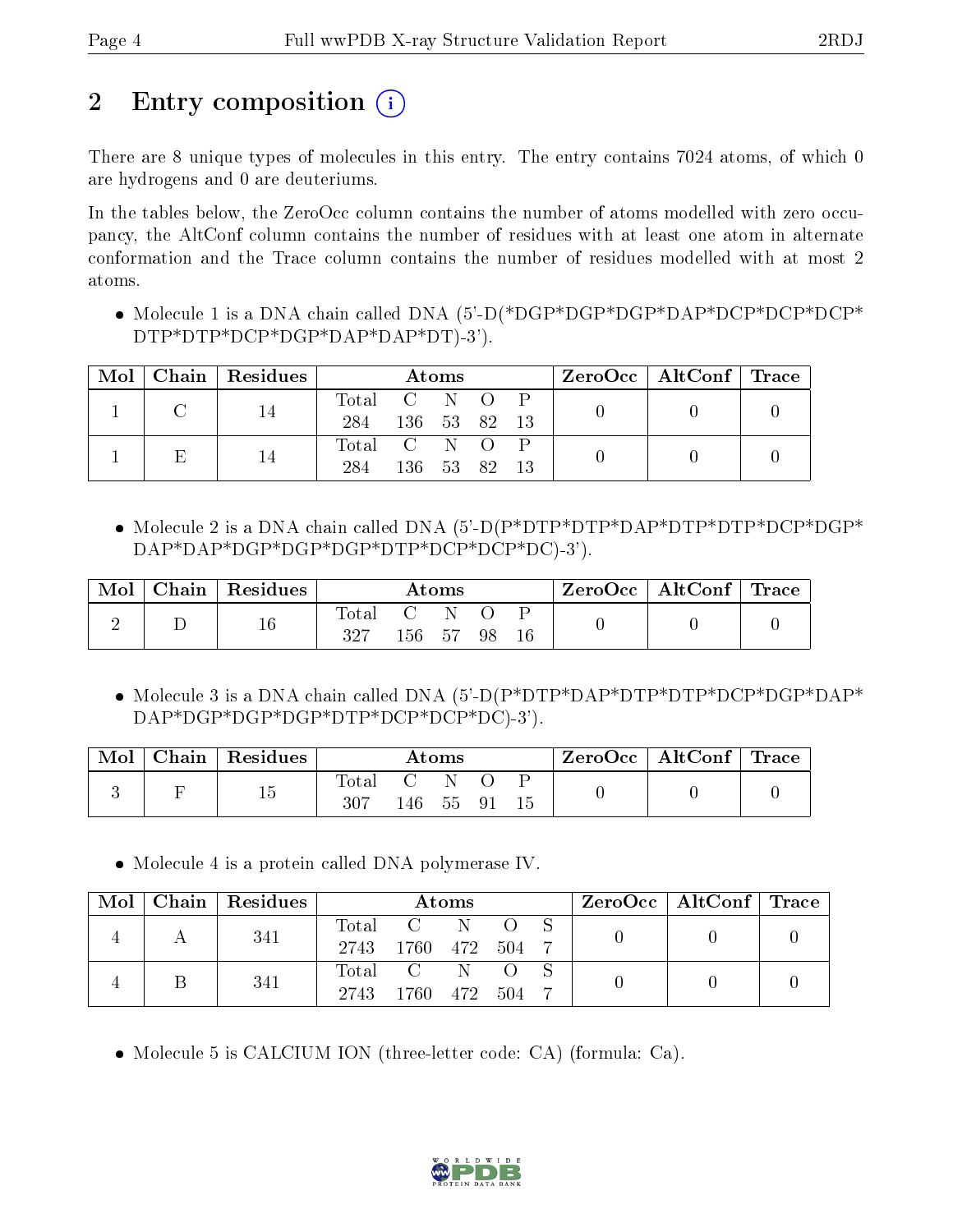|   | $Mol$   Chain   Residues | Atoms    | ZeroOcc   AltConf |
|---|--------------------------|----------|-------------------|
| h |                          | Total Ca |                   |
|   |                          | Total Ca |                   |

 $\bullet\,$  Molecule 6 is THYMIDINE-5'-PHOSPHATE (three-letter code: TMP) (formula:  $\rm C_{10}H_{15}N_2O_8P$  ).



| $\operatorname{Mol}$ | Chain   Residues | Atoms       |  |  |  | $ZeroOcc \   \ AltConf$ |  |  |
|----------------------|------------------|-------------|--|--|--|-------------------------|--|--|
|                      |                  | Total C N O |  |  |  |                         |  |  |

 $\bullet$  Molecule 7 is GLYCEROL (three-letter code: GOL) (formula:  $\rm{C_3H_8O_3}).$ 

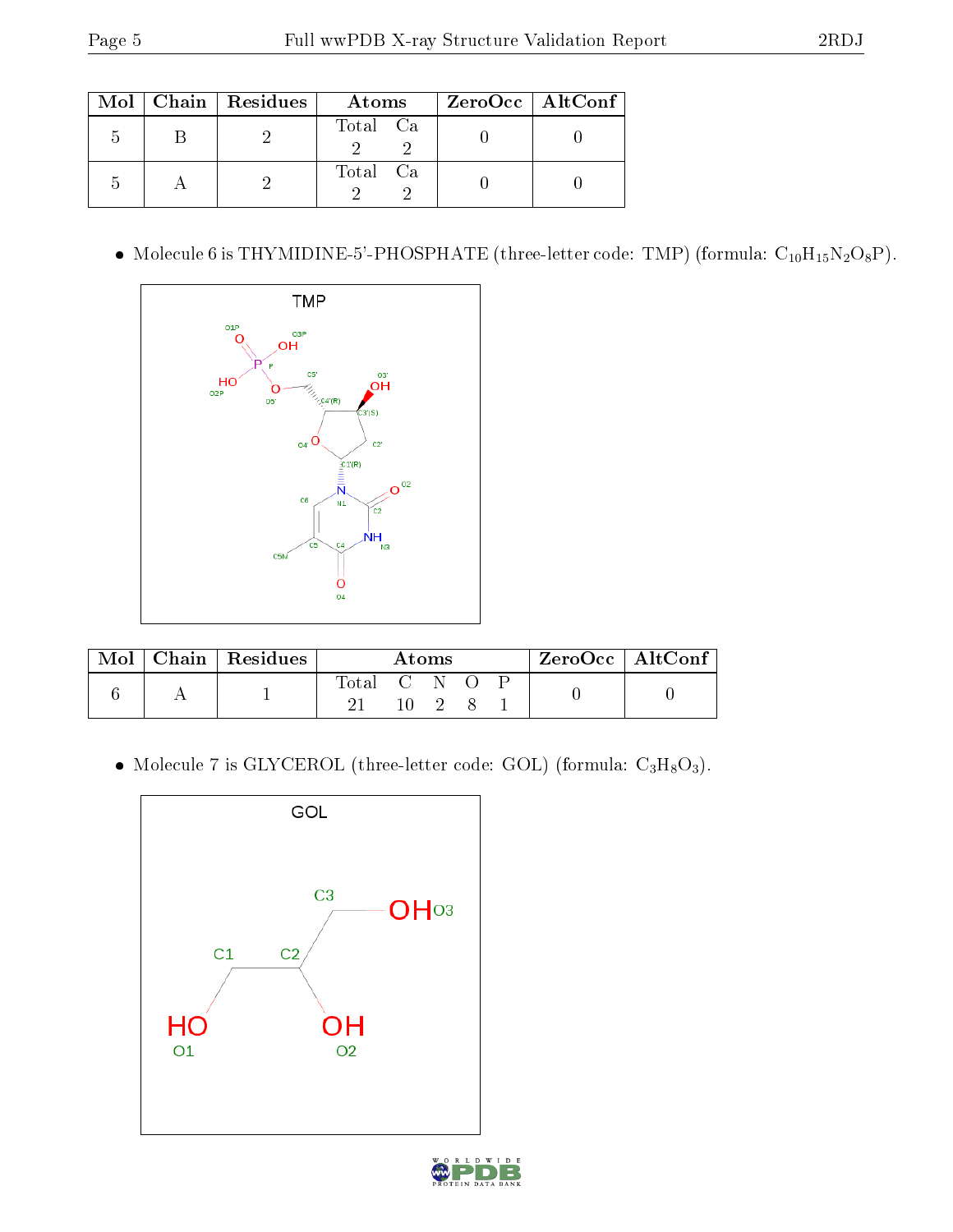|  | $\text{Mol}$   Chain   Residues | Atoms     |  |  | $ZeroOcc \mid AltConf \mid$ |  |
|--|---------------------------------|-----------|--|--|-----------------------------|--|
|  |                                 | Total C O |  |  |                             |  |

 $\bullet\,$  Molecule 8 is water.

| Mol | Chain        | Residues | Atoms                           | ZeroOcc        | AltConf |
|-----|--------------|----------|---------------------------------|----------------|---------|
| 8   | $\rm C$      | 19       | Total<br>$\left($<br>19<br>19   | $\theta$       | 0       |
| 8   | D            | 16       | Total<br>$\Omega$<br>16<br>16   | $\overline{0}$ | U       |
| 8   | E            | 20       | Total<br>$\Omega$<br>20<br>20   | $\overline{0}$ | 0       |
| 8   | $\mathbf{F}$ | 18       | Total<br>$\Omega$<br>18<br>18   | $\overline{0}$ | 0       |
| 8   | А            | 143      | Total<br>$\Omega$<br>143<br>143 | $\theta$       |         |
| 8   | В            | 89       | Total<br>$\Omega$<br>89<br>89   | 0              |         |

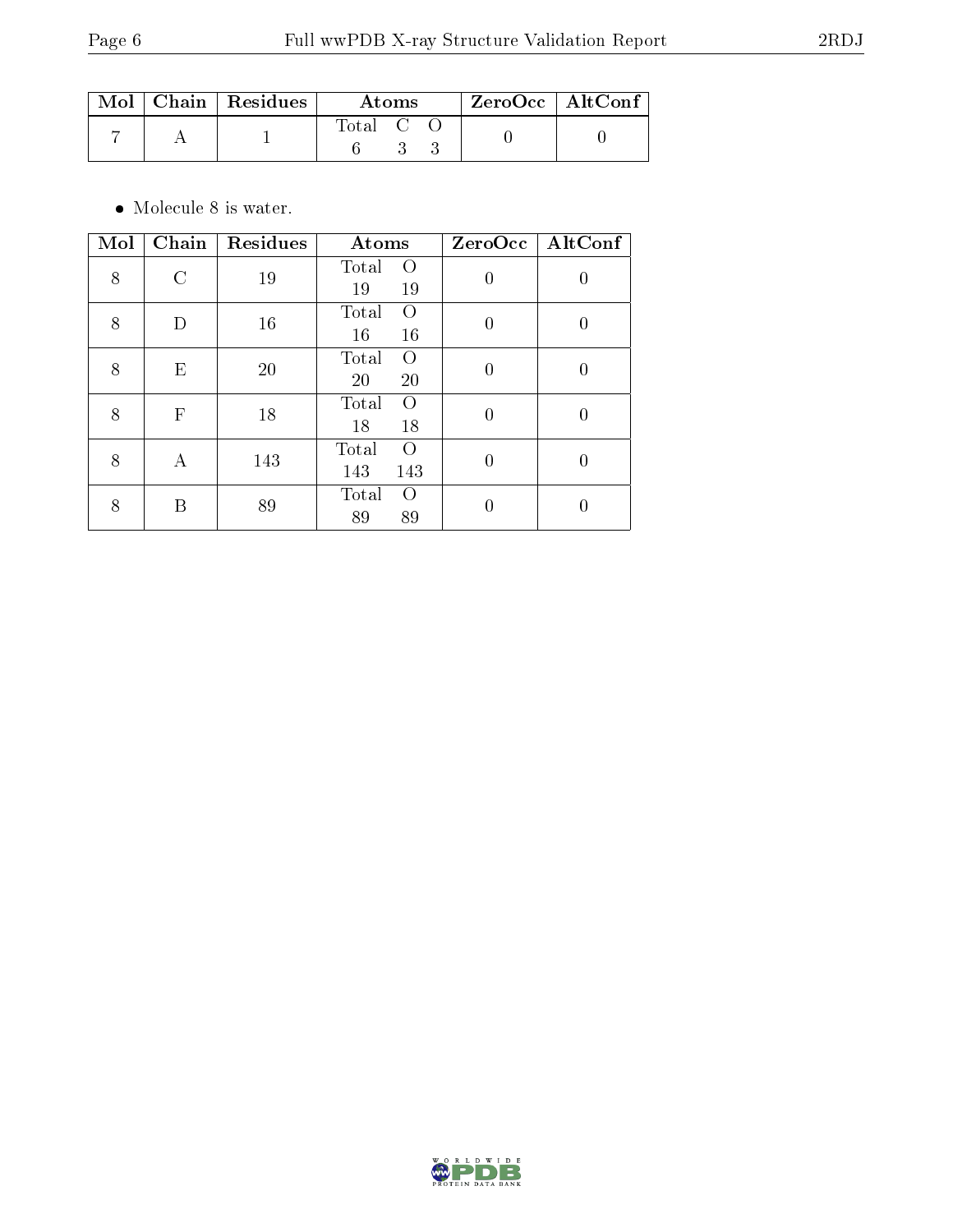## 3 Residue-property plots  $(i)$

These plots are drawn for all protein, RNA and DNA chains in the entry. The first graphic for a chain summarises the proportions of the various outlier classes displayed in the second graphic. The second graphic shows the sequence view annotated by issues in geometry and electron density. Residues are color-coded according to the number of geometric quality criteria for which they contain at least one outlier: green  $= 0$ , yellow  $= 1$ , orange  $= 2$  and red  $= 3$  or more. A red dot above a residue indicates a poor fit to the electron density (RSRZ  $> 2$ ). Stretches of 2 or more consecutive residues without any outlier are shown as a green connector. Residues present in the sample, but not in the model, are shown in grey.

• Molecule 1: DNA (5'-D(\*DGP\*DGP\*DGP\*DAP\*DCP\*DCP\*DCP\*DTP\*DTP\*DCP\*DGP\*D  $AP*DAP*DT$ -3')

| Chain C:                                       | 57% | 36% | 7% |
|------------------------------------------------|-----|-----|----|
| $\overline{\mathbf{5}}$ .<br>$rac{4}{5}$<br>ĒΕ |     |     |    |

• Molecule 1: DNA (5'-D(\*DGP\*DGP\*DGP\*DAP\*DCP\*DCP\*DCP\*DTP\*DTP\*DCP\*DGP\*D  $AP^*DAP^*DT$ -3')

| $F_{\cdot}$<br>Chain | 36% | 50% | 14% |
|----------------------|-----|-----|-----|
| .<br>.               |     |     |     |

• Molecule 2: DNA (5'-D(P\*DTP\*DTP\*DAP\*DTP\*DTP\*DCP\*DGP\*DAP\*DAP\*DGP\*DGP\* DGP\*DTP\*DCP\*DCP\*DC)-3')

| Chain D:                                                         | 44% | 38% | 19% |
|------------------------------------------------------------------|-----|-----|-----|
| <b>OH</b> NM<br>- ∞<br>ਚਾ<br>PZ<br><u>ਬ ਬ ਛ ਛ ਛ ਹ ਹ ਲ ਲ</u><br>Ħ |     |     |     |

• Molecule 3: DNA (5'-D(P\*DTP\*DAP\*DTP\*DTP\*DCP\*DGP\*DAP\*DAP\*DGP\*DGP\*DGP\* DTP\*DCP\*DCP\*DC)-3')

| Chain F:                  | 60%                                                           |                                                         | 33%                                 |                                      | 7%                                                                 |
|---------------------------|---------------------------------------------------------------|---------------------------------------------------------|-------------------------------------|--------------------------------------|--------------------------------------------------------------------|
| 불일<br>74B<br>ႜၓ<br>œ<br>O | ะุ≊<br>もむ                                                     |                                                         |                                     |                                      |                                                                    |
|                           | • Molecule 4: DNA polymerase IV                               |                                                         |                                     |                                      |                                                                    |
| 13%                       |                                                               |                                                         |                                     |                                      |                                                                    |
| Chain A:                  |                                                               | 86%                                                     |                                     | 10%                                  | $\ddot{\phantom{a}}$                                               |
|                           |                                                               |                                                         |                                     |                                      |                                                                    |
| sasagarang<br>로 옵         | E38<br>$^{29}$<br>$\frac{4}{5}$<br><b>DO</b><br>$\frac{1}{4}$ | 88<br><mark>6성경</mark><br>212<br>ន្ទ ឌូ <mark>ឌូ</mark> | <mark>ន្ត្រី ខេត្ត ន</mark><br>A107 | D <sub>110</sub><br>٩<br>g<br>っ<br>뷶 | <b>33</b><br>T <sub>139</sub><br>န္တ<br>l #<br>$\overline{5}$<br>륯 |
|                           |                                                               | $W_0$<br>R<br>L                                         | D<br>W<br>E<br>D                    |                                      |                                                                    |
|                           |                                                               |                                                         | PROTEIN DATA BANK                   |                                      |                                                                    |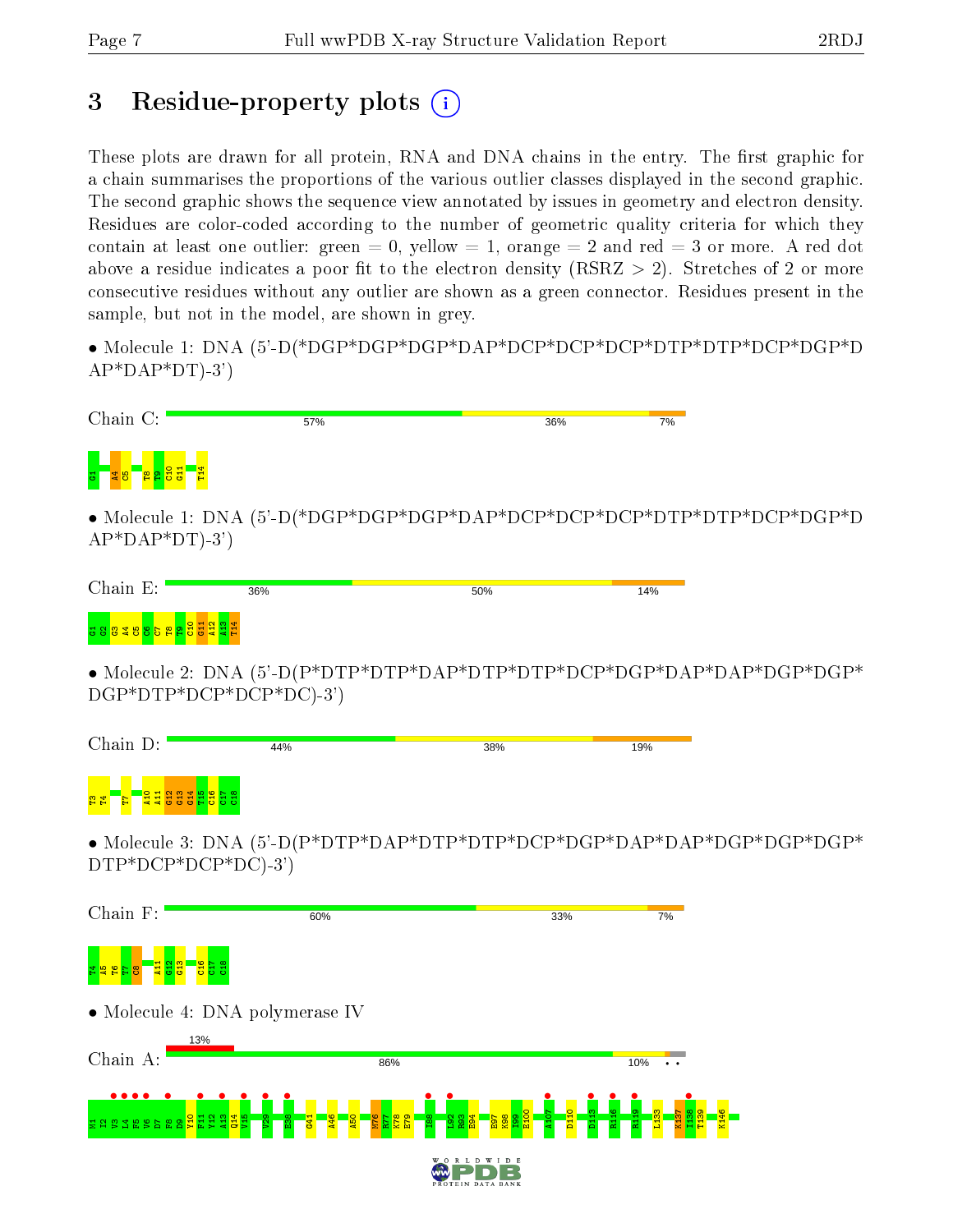# **s a maria de la carta de la carta de la carta de la carta de la carta de la carta de la carta de la carta de l**<br>19 de julio: La carta de la carta de la carta de la carta de la carta de la carta de la carta de la carta de<br>

## L<mark>33885 F3</mark><br><mark>18388 F34</mark> B41 BB 932 F3

• Molecule 4: DNA polymerase IV

12%

Chain B:



Y274 • K278 R279  $\frac{1284}{\frac{1286}{\pi}}$ H285 **•** • • • • • • V289 D294 H304 G305 **L<sub>323</sub> •**<br>**E334**<br>E338<br>E337<br>E37 s<br>Richard Selee Se

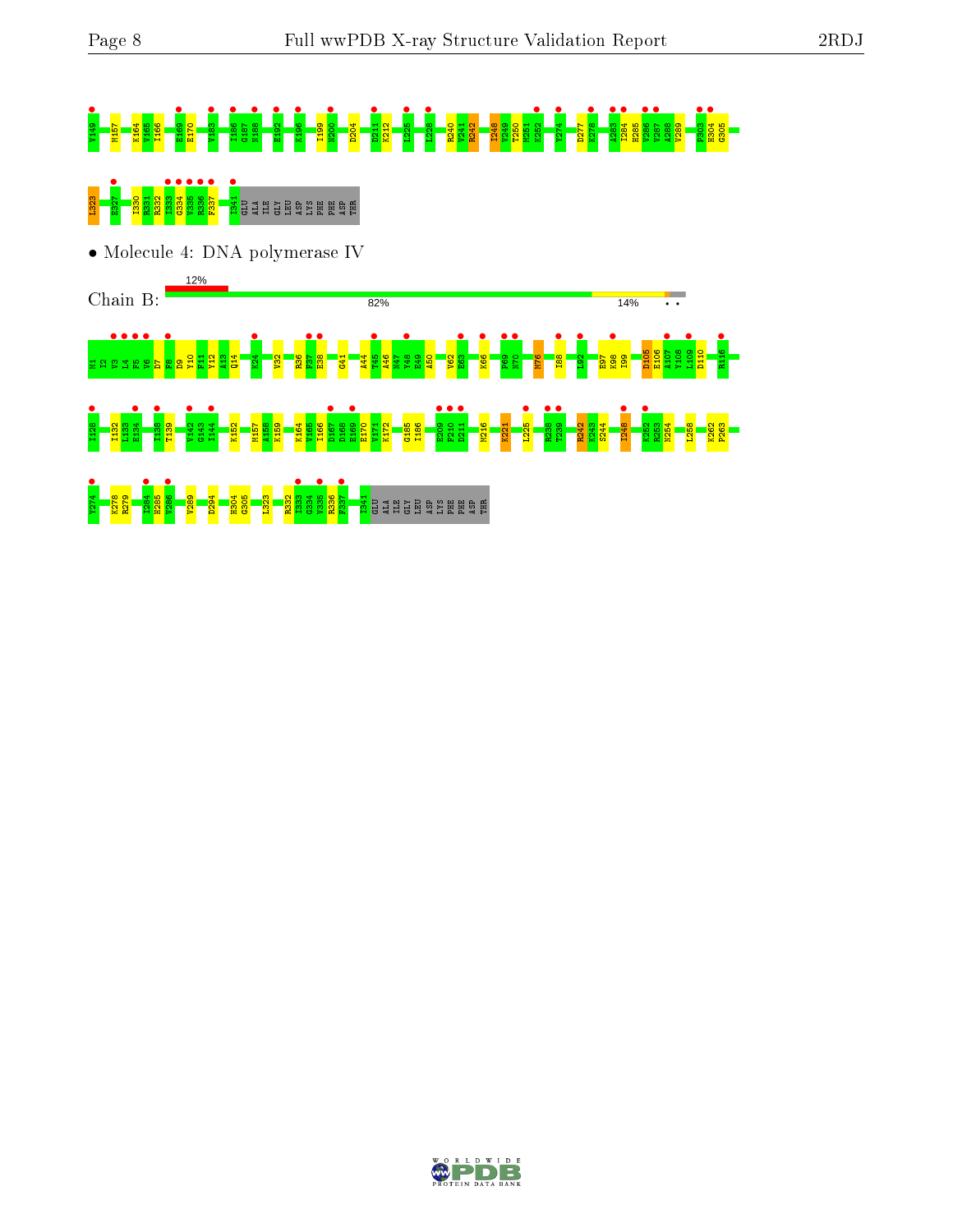## 4 Data and refinement statistics  $(i)$

| Property                                                             | Value                                              | Source     |
|----------------------------------------------------------------------|----------------------------------------------------|------------|
| Space group                                                          | P 21 21 21                                         | Depositor  |
| Cell constants                                                       | $102.51\text{\AA}$<br>97.99Å<br>$106.11\text{\AA}$ |            |
| a, b, c, $\alpha$ , $\beta$ , $\gamma$                               | $90.00^\circ$<br>$90.00^\circ$<br>$90.00^\circ$    | Depositor  |
| Resolution $(A)$                                                     | 24.11<br>$-2.20$                                   | Depositor  |
|                                                                      | 23.61<br>$-2.20$                                   | <b>EDS</b> |
| % Data completeness                                                  | $100.0 (24.11 - 2.20)$                             | Depositor  |
| (in resolution range)                                                | $95.3(23.61-2.20)$                                 | <b>EDS</b> |
| $R_{merge}$                                                          | 0.06                                               | Depositor  |
| $\mathrm{R}_{sym}$                                                   | (Not available)                                    | Depositor  |
| $\sqrt{I/\sigma}(I) > 1$                                             | $2.24$ (at 2.22Å)                                  | Xtriage    |
| Refinement program                                                   | REFMAC 5.2.0005                                    | Depositor  |
|                                                                      | $\overline{0.210}$ ,<br>0.256                      | Depositor  |
| $R, R_{free}$                                                        | 0.236<br>0.274                                     | DCC        |
| $R_{free}$ test set                                                  | 2660 reflections $(5.12\%)$                        | wwPDB-VP   |
| Wilson B-factor $(A^2)$                                              | 42.1                                               | Xtriage    |
| Anisotropy                                                           | 0.142                                              | Xtriage    |
| Bulk solvent $k_{sol}(e/\mathring{A}^3)$ , $B_{sol}(\mathring{A}^2)$ | $0.42$ , 48.5                                      | <b>EDS</b> |
| L-test for twinning <sup>2</sup>                                     | $< L >$ = 0.47, $< L2 >$ = 0.30                    | Xtriage    |
| Estimated twinning fraction                                          | $0.022$ for $-h, l, k$                             | Xtriage    |
| $F_o, F_c$ correlation                                               | 0.92                                               | <b>EDS</b> |
| Total number of atoms                                                | 7024                                               | wwPDB-VP   |
| Average B, all atoms $(A^2)$                                         | 45.0                                               | wwPDB-VP   |

Xtriage's analysis on translational NCS is as follows: The analyses of the Patterson function reveals a significant off-origin peak that is  $35.29\%$  of the origin peak, indicating pseudo-translational symmetry. The chance of finding a peak of this or larger height randomly in a structure without pseudo-translational symmetry is equal to 5.9697e-04.

<sup>&</sup>lt;sup>2</sup>Theoretical values of  $\langle |L| \rangle$ ,  $\langle L^2 \rangle$  for acentric reflections are 0.5, 0.333 respectively for untwinned datasets, and 0.375, 0.2 for perfectly twinned datasets.



<span id="page-8-1"></span><span id="page-8-0"></span><sup>1</sup> Intensities estimated from amplitudes.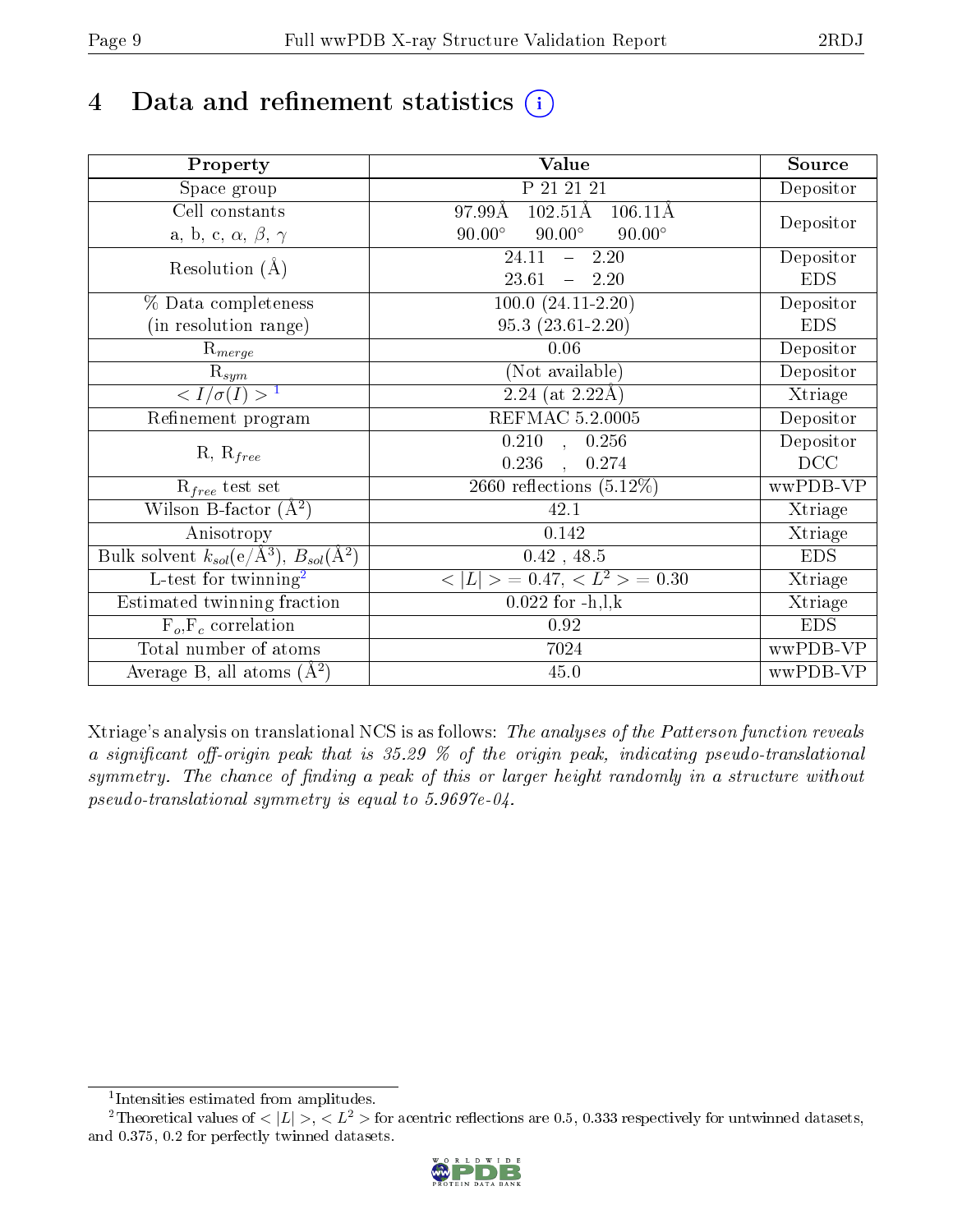## 5 Model quality  $(i)$

#### 5.1 Standard geometry (i)

Bond lengths and bond angles in the following residue types are not validated in this section: TMP, GOL, CA

The Z score for a bond length (or angle) is the number of standard deviations the observed value is removed from the expected value. A bond length (or angle) with  $|Z| > 5$  is considered an outlier worth inspection. RMSZ is the root-mean-square of all Z scores of the bond lengths (or angles).

| Chain<br>Mol   |               |      | <b>Bond lengths</b>        | Bond angles |                                    |  |
|----------------|---------------|------|----------------------------|-------------|------------------------------------|--|
|                |               | RMSZ | # $ Z  > 5$                | RMSZ        | # $ Z  > 5$                        |  |
|                | $\mathcal{C}$ | 0.98 | 0/318                      | 1.59        | $(0.8\%)$<br>4/489                 |  |
|                | Е             | 1.03 | 0/318                      | 2.03        | $(3.5\%)$<br>$^{\prime}489$<br>17/ |  |
| $\mathcal{D}$  | D)            | 1.02 | $\sqrt{365}$ (0.3%)        | 1.86        | $8/561$ $(1.4\%)$                  |  |
| 3              | F             | 1.03 | 0/343                      | 1.62        | $\overline{4/527}(0.8\%)$          |  |
| 4              | А             | 0.61 | 0/2782                     | 0.65        | 0/3736                             |  |
| $\overline{4}$ | В             | 0.58 | 0/2782                     | 0.66        | $^{\prime}3736$<br>$(0.0\%)$       |  |
|                |               | 0.70 | $(0.0\%)$<br>$\sqrt{6908}$ | 1.01        | $34/9538(0.4\%)$                   |  |

All (1) bond length outliers are listed below:

|  |  |                        | $\vert$ Mol $\vert$ Chain $\vert$ Res $\vert$ Type $\vert$ Atoms $\vert$ Z $\vert$ Observed(A) $\vert$ Ideal(A) |  |
|--|--|------------------------|-----------------------------------------------------------------------------------------------------------------|--|
|  |  | $DT   CI' - N1   5.31$ | 1.56                                                                                                            |  |

All (34) bond angle outliers are listed below:

| Mol            | Chain         | Res | <b>Type</b> | Atoms          | Z       | Observed $(°)$ | $\text{Ideal}({}^{\circ})$ |
|----------------|---------------|-----|-------------|----------------|---------|----------------|----------------------------|
| $\overline{2}$ | D             | 12  | DG          | $O4'$ -C1'-N9  | 14.55   | 118.19         | 108.00                     |
| 1              | E             | 11  | DG          | $O4'$ -C1'-N9  | 9.94    | 114.96         | 108.00                     |
| 1              | E             | 10  | DC          | $O4'$ -C1'-N1  | 8.88    | 114.22         | 108.00                     |
| 1              | E             | 5   | DС          | $O4'$ -C1'-N1  | 8.14    | 113.70         | 108.00                     |
| $\overline{2}$ | D             | 13  | DG          | $O4'$ -C1'-N9  | 7.93    | 113.55         | 108.00                     |
| $\overline{2}$ | D             | 14  | DG          | $O4'$ -C4'-C3' | $-7.92$ | 101.25         | 106.00                     |
| 1              | E             | 14  | <b>DT</b>   | $O4'$ -C1'-N1  | 7.47    | 113.23         | 108.00                     |
| 3              | $\mathbf{F}$  | 8   | DC          | $O4'$ -C1'-N1  | 7.05    | 112.94         | 108.00                     |
| 1              | E             | 7   | DС          | $C2-N3-C4$     | 6.94    | 123.37         | 119.90                     |
| 2              | D             | 10  | DA          | $P-O3'-C3'$    | 6.86    | 127.93         | 119.70                     |
| 1              | $\mathcal{C}$ | 4   | DA          | $P-O3'-C3'$    | 6.71    | 127.76         | 119.70                     |
| 1              | E             | 12  | DA          | $O4'$ -C4'-C3' | $-6.67$ | 101.83         | 104.50                     |
| $\overline{2}$ | D             | 16  | DС          | $P-O3'-C3'$    | 6.47    | 127.46         | 119.70                     |
|                | E             | 3   | DG          | $C5-C6-O6$     | $-6.33$ | 124.80         | 128.60                     |

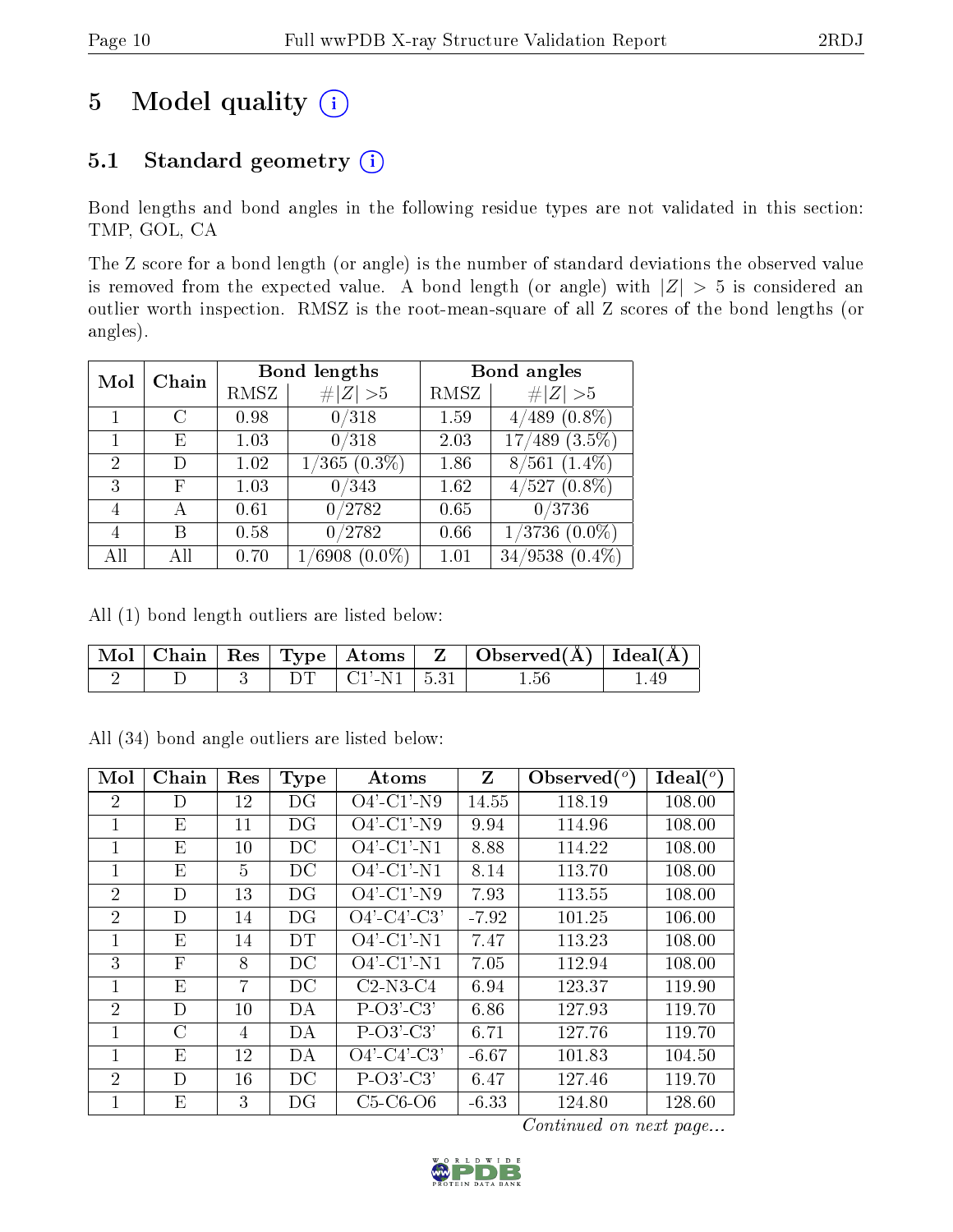| Mol            | Chain          | Res             | Type            | Atoms                               | Z       | Observed $(°)$ | $Ideal(^o)$ |
|----------------|----------------|-----------------|-----------------|-------------------------------------|---------|----------------|-------------|
| 1              | E              | $\overline{5}$  | DC              | $N1-C2-O2$                          | 6.30    | 122.68         | 118.90      |
| $\overline{2}$ | $\mathbf D$    | 3               | <b>DT</b>       | $N3-C2-O2$                          | $-6.14$ | 118.62         | 122.30      |
| 3              | $\mathbf{F}$   | $6\phantom{.}6$ | DT              | $C1'$ - $O4'$ - $C4'$               | $-6.06$ | 104.04         | 110.10      |
| 3              | $\mathbf{F}$   | 11              | DA              | $P-O3'-C3'$                         | 6.01    | 126.92         | 119.70      |
| $\mathbf{1}$   | E              | 14              | DT              | $C6-C5-C7$                          | $-5.84$ | 119.39         | 122.90      |
| $\mathbf{1}$   | $\overline{C}$ | 8               | DT              | $C6-C5-C7$                          | $-5.83$ | 119.40         | 122.90      |
| $\mathbf{1}$   | E              | 8               | DТ              | $O4'$ -C1'-N1                       | $-5.65$ | 104.05         | 108.00      |
| $\mathbf{1}$   | E              | 12              | DA              | $C4'$ - $C3'$ - $C2'$               | $-5.63$ | 98.03          | 103.10      |
| $\mathbf{1}$   | Ε              | 7               | DC              | $OP1-POP2$                          | 5.62    | 128.03         | 119.60      |
| $\overline{4}$ | B              | 7               | ASP             | $CB-CG-OD1$                         | 5.54    | 123.28         | 118.30      |
| 3              | $\mathbf{F}$   | 16              | DC              | $P-O3'-C3'$                         | 5.53    | 126.33         | 119.70      |
| $\overline{2}$ | D              | 3               | DT              | $\overline{\text{C6-}N1\text{-}C2}$ | $-5.48$ | 118.56         | 121.30      |
| $\mathbf{1}$   | $\rm C$        | 10              | DC              | $N1-C1-C2'$                         | 5.47    | 123.00         | 112.60      |
| $\mathbf{1}$   | E              | 7               | DC              | $C5-C6-N1$                          | 5.43    | 123.71         | 121.00      |
| $\mathbf{1}$   | $\rm C$        | 11              | DG              | $O4'$ -C1'-N9                       | $-5.41$ | 104.22         | 108.00      |
| $\mathbf{1}$   | E              | 4               | DA              | $N1-C2-N3$                          | $-5.40$ | 126.60         | 129.30      |
| $\mathbf{1}$   | E              | 10              | DC              | $P-O3'-C3'$                         | 5.24    | 125.99         | 119.70      |
| $\mathbf{1}$   | E              | $\overline{7}$  | DC              | $O5'$ -P-OP2                        | $-5.22$ | 101.01         | 105.70      |
| $\overline{2}$ | D              | 14              | DG              | $C4'-C3'-C2'$                       | $-5.17$ | 98.45          | 103.10      |
| $\mathbf{1}$   | E              | 7               | $\overline{D}C$ | $C4-C5-C6$                          | $-5.05$ | 114.88         | 117.40      |

There are no chirality outliers.

There are no planarity outliers.

#### 5.2 Too-close contacts  $(i)$

In the following table, the Non-H and H(model) columns list the number of non-hydrogen atoms and hydrogen atoms in the chain respectively. The H(added) column lists the number of hydrogen atoms added and optimized by MolProbity. The Clashes column lists the number of clashes within the asymmetric unit, whereas Symm-Clashes lists symmetry related clashes.

| Mol |   |      | Chain   Non-H   $H (model)$ | H(added) |    | $Clashes$   Symm-Clashes |
|-----|---|------|-----------------------------|----------|----|--------------------------|
|     |   | 284  |                             | 159      | Ð  |                          |
|     | Е | 284  |                             | 159      |    |                          |
| ച   | D | 327  |                             | 182      |    |                          |
| ച   | F | 307  |                             | 170      |    |                          |
|     | А | 2743 |                             | 2889     | 39 |                          |
|     | R | 2743 |                             | 2889     | 34 |                          |
| 5   | А |      |                             |          |    |                          |
| 5   | В | 6)   |                             |          |    |                          |
|     |   | 2.   |                             | 13       |    |                          |

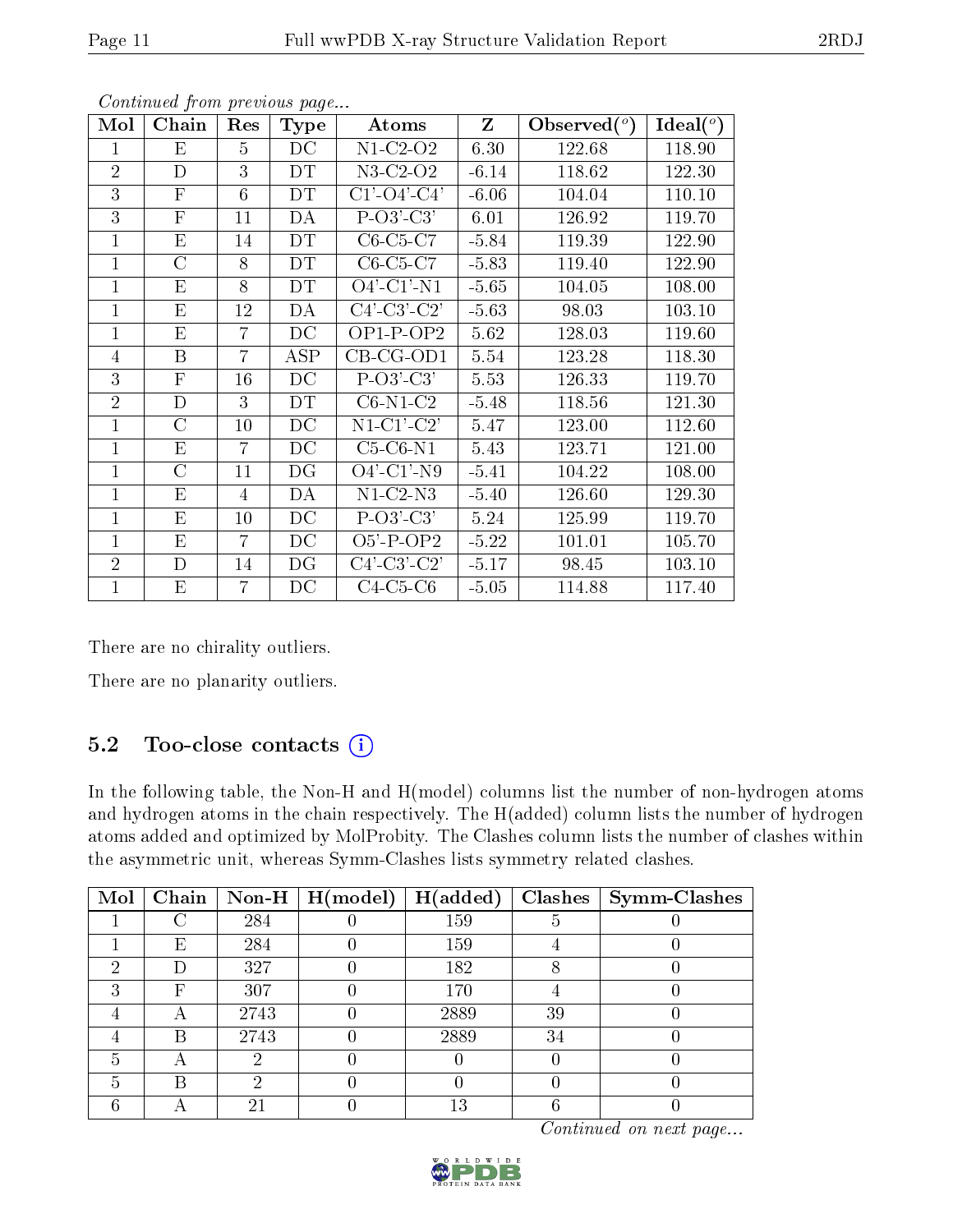|   |       |      | Mol   Chain   Non-H   H(model)   H(added)   Clashes   Symm-Clashes |
|---|-------|------|--------------------------------------------------------------------|
|   |       |      |                                                                    |
|   | 143   |      |                                                                    |
|   | 89    |      |                                                                    |
|   | Т9    |      |                                                                    |
|   | 16    |      |                                                                    |
| F | 20    |      |                                                                    |
|   |       |      |                                                                    |
|   | 70 24 | 6469 |                                                                    |

The all-atom clashscore is defined as the number of clashes found per 1000 atoms (including hydrogen atoms). The all-atom clashscore for this structure is 6.

All (85) close contacts within the same asymmetric unit are listed below, sorted by their clash magnitude.

| Atom-1                       | Atom-2               | Interatomic       | Clash         |
|------------------------------|----------------------|-------------------|---------------|
|                              |                      | distance $(\AA)$  | overlap $(A)$ |
| 4:A:14:GLN:HE22              | 4:A:139:THR:H        | 1.03              | 0.94          |
| 1: C: 14: DT:H3'             | 6: A: 355: TMP: H2'2 | 1.49              | 0.92          |
| 4:B:285:HIS:HD2              | 8:B:355:HOH:O        | 1.57              | 0.87          |
| 4:B:14:GLN:HE22              | 4:B:139:THR:H        | 1.15              | 0.87          |
| 4:A:285:HIS:HD2              | 8:A:493:HOH:O        | 1.62              | 0.81          |
| 4:A:289:VAL:HB               | 4:A:332:ARG:HB2      | 1.66              | 0.78          |
| 4:B:279:ARG:HD3              | 8:B:430:HOH:O        | 1.85              | 0.76          |
| 6: A: 355: TMP: H5'1         | 8:A:445:HOH:O        | 1.85              | 0.75          |
| 4:A:212:LYS:HE2              | 8: A:484:HOH:O       | $\overline{1.86}$ | 0.75          |
| 4:A:14:GLN:NE2               | 4:A:139:THR:H        | 1.84              | 0.70          |
| $4:B:14:GLN:\overline{NE2}$  | 4:B:139:THR:H        | 1.89              | 0.70          |
| 4:A:157:MET:CE               | 4:A:166:II.E:HDI1    | 2.22              | 0.69          |
| 4:A:250:THR:HA               | 4:A:332:ARG:HG3      | 1.75              | 0.69          |
| 4: A: 157: MET: HE2          | 4:A:166:ILE:HD11     | 1.76              | 0.67          |
| 1: E: 11: DG: N7             | 8: E: 29: HOH:O      | 2.28              | 0.65          |
| $4:B:304:HIS:H\overline{D2}$ | 4:B:305:GLY:O        | 1.80              | 0.64          |
| 4:A:248:ILE:HG12             | 4:A:334:GLY:HA3      | 1.81              | 0.63          |
| 4:B:248:ILE:CD1              | 4:B:332:ARG:HB3      | 2.29              | 0.62          |
| 4:A:248:ILE:CD1              | 4:A:332:ARG:HB3      | 2.30              | 0.60          |
| 1: E: 14: DT:H2"             | 4:B:12:TYR:CD2       | 2.35              | 0.60          |
| 4: B: 185: GLY: O            | 4:B:221:LYS:HE2      | 2.02              | 0.60          |
| 1:C:4:DA:H2"                 | 1:C:5:DC:O5'         | 2.04              | 0.58          |
| 4:B:157:MET:CE               | 4:B:164:LYS:HE3      | 2.35              | 0.57          |
| 4:B:289:VAL:HB               | 4:B:332:ARG:HB2      | 1.88              | 0.56          |
| 4:A:242:ARG:HB2              | 4:A:242:ARG:HH11     | 1.71              | 0.55          |
| 4:B:285:HIS:CD2              | 8:B:355:HOH:O        | 2.44              | 0.55          |

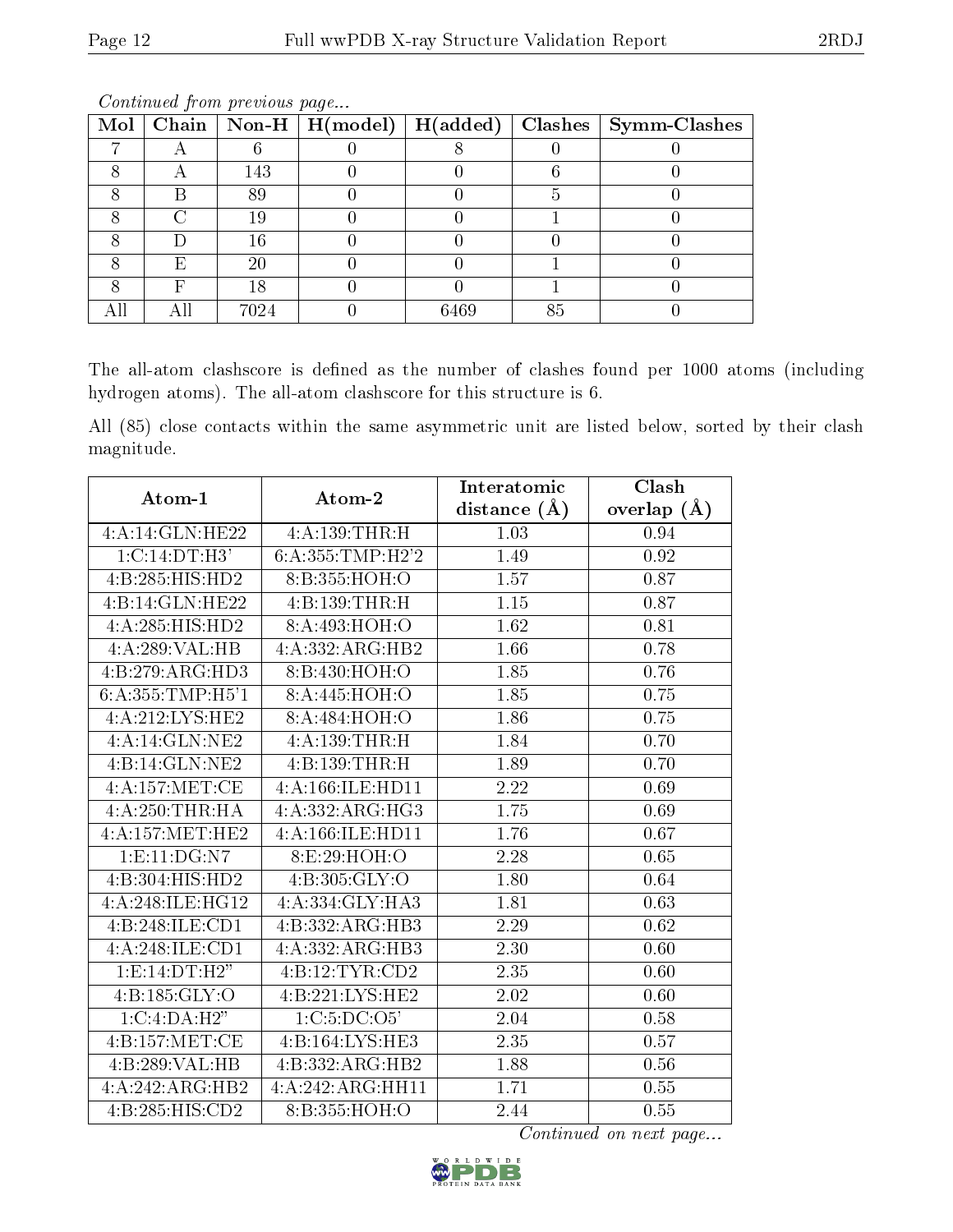| Continued from previous page |                     | Interatomic      | $\overline{\text{Clash}}$ |
|------------------------------|---------------------|------------------|---------------------------|
| Atom-1                       | Atom-2              | distance $(\AA)$ | overlap $(A)$             |
| 2:D:12:DG:H2"                | 2:D:13:DG:CS        | 2.42             | 0.55                      |
| 4:A:285:HIS:CD2              | 8: A:493:HOH:O      | 2.47             | 0.54                      |
| 4: A:157: MET:CE             | 4:A:164:LYS:HE3     | 2.38             | 0.54                      |
| 4:B:98:LYS:HB2               | 4:B:110:ASP:HB3     | 1.89             | 0.54                      |
| 4:B:62:VAL:HG23              | 8:B:380:HOH:O       | 2.09             | 0.53                      |
| 4:B:36:ARG:NH2               | 4:B:254:ASN:OD1     | 2.32             | 0.52                      |
| 4:B:157:MET:HE2              | 4:B:164:LYS:HE3     | 1.91             | $0.52\,$                  |
| 2: D: 12: DG: H2"            | 2:D:13:DG:H8        | 1.73             | 0.52                      |
| 4:A:248:ILE:HD11             | 4:A:332:ARG:HB3     | 1.91             | 0.52                      |
| 4:B:248:ILE:HD11             | 4:B:332:ARG:HB3     | 1.92             | 0.52                      |
| 4:B:46:ALA:HB1               | 4:B:50:ALA:HB3      | 1.92             | 0.51                      |
| 4: A:157: MET:HE1            | 4:A:166:ILE:HD11    | 1.93             | 0.51                      |
| 4:B:166:ILE:HG23             | 4:B:170:GLU:HB3     | 1.91             | 0.51                      |
| $3:$ F:5:DA:H5'              | 4:B:41:GLY:HA2      | 1.93             | 0.50                      |
| 1:C:14:DT:C6                 | 6:A:355:TMP:H2'1    | 2.46             | 0.50                      |
| 4:B:186:ILE:HD11             | 4:B:225:LEU:HD21    | 1.93             | 0.49                      |
| 4:A:14:GLN:HE22              | 4:A:139:THR:N       | 1.88             | 0.49                      |
| 4:A:79:GLU:H                 | 4:A:79:GLU:CD       | 2.15             | 0.49                      |
| 3:F:13:DG:H5"                | 8:F:29:HOH:O        | 2.11             | 0.49                      |
| 2:D:4:DT:H5'                 | 4:A:41:GLY:HA2      | 1.95             | 0.49                      |
| 4:A:133:LEU:O                | 4:A:137:LYS:HE3     | 2.13             | 0.49                      |
| 4:B:159:LYS:NZ               | 8:B:368:HOH:O       | 2.46             | 0.49                      |
| 1:C:14:DT:C5                 | 6: A: 355: TMP:H2'1 | 2.49             | 0.48                      |
| 1:C:14:DT:H3'                | 6: A: 355: TMP: C2' | 2.34             | 0.47                      |
| 8:C:31:HOH:O                 | 4:A:285:HIS:CE1     | 2.67             | 0.47                      |
| 4:A:166:ILE:HG23             | 4:A:170:GLU:HB3     | 1.98             | 0.46                      |
| 4:A:76:MET:CE                | 4:A:78:LYS:HD3      | 2.45             | 0.46                      |
| 2:D:4:DT:OP2                 | 4:A:332:ARG:NH1     | 2.48             | 0.46                      |
| 4:B:88:ILE:HG23              | 4:B:132:ILE:HG12    | 1.97             | 0.46                      |
| 4:A:157:MET:HE1              | 4:A:164:LYS:HE3     | 1.98             | 0.46                      |
| 4:A:46:ALA:HB1               | 4:A:50:ALA:HB3      | 1.97             | 0.46                      |
| 1:E:14:DT:H2"                | 4:B:12:TYR:CE2      | 2.50             | 0.45                      |
| 4: A:94: GLU:O               | 4:A:94:GLU:HG3      | 2.16             | 0.45                      |
| 4:B:44:ALA:HB1               | 4:B:76:MET:HE2      | 1.99             | 0.45                      |
| 4:A:157:MET:HE3              | 4:A:164:LYS:HE3     | 1.99             | 0.44                      |
| 1:E:14:DT:H5"                | 4:B:105:ASP:CG      | 2.39             | 0.43                      |
| 4: B:9: ASP:O                | 4: B: 10: TYR: C    | 2.55             | 0.43                      |
| 4:B:242:ARG:HD2              | 4:B:244:SER:O       | 2.18             | 0.43                      |
| 4:A:304:HIS:HD2              | 4: A:305: GLY:O     | 2.02             | 0.43                      |
| 4:A:323:LEU:HD13             | 4:A:330:ILE:HD11    | 2.01             | 0.43                      |
| 4:B:258:LEU:O                | 4:B:262:LYS:HG3     | 2.19             | 0.43                      |

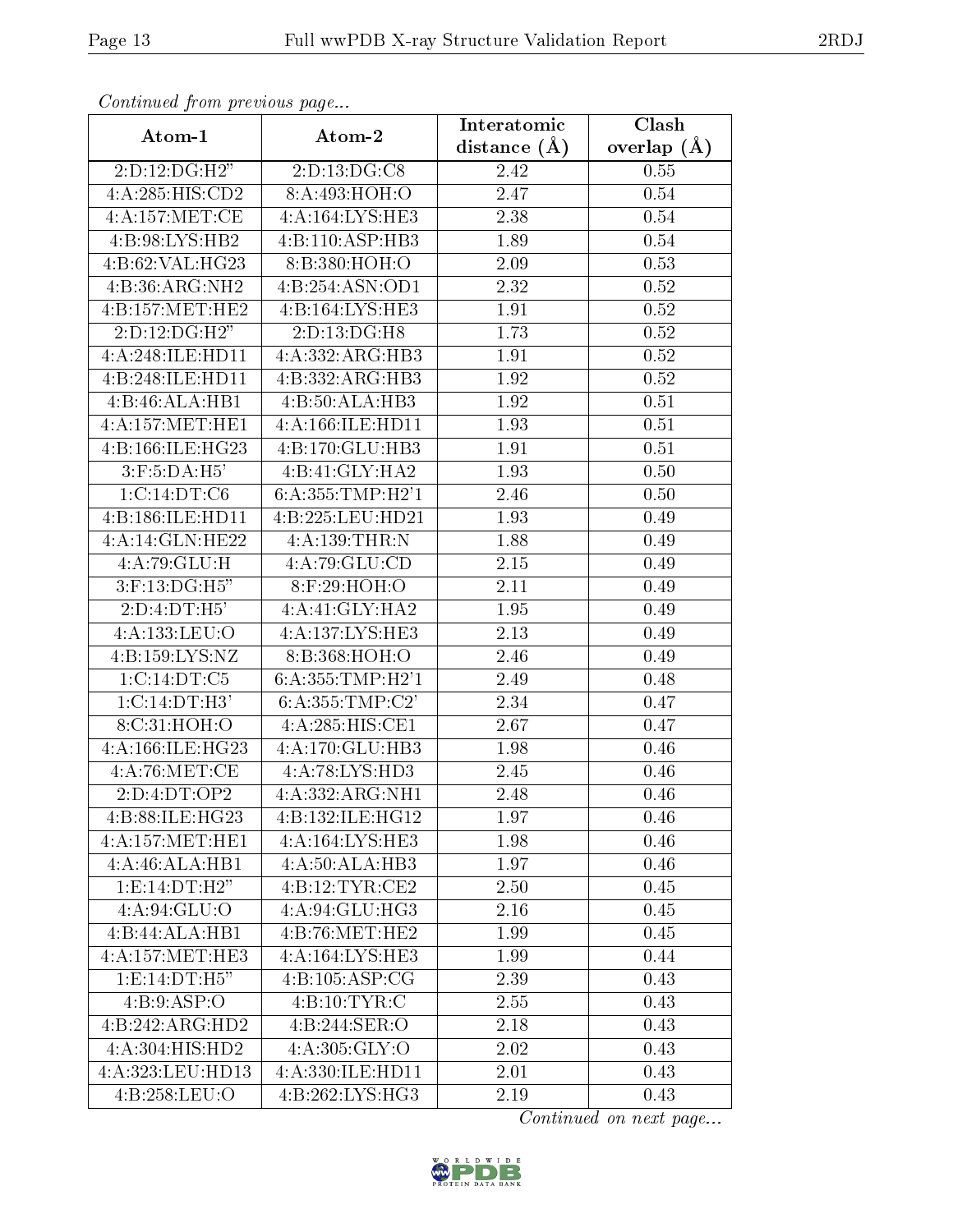| Atom-1                 | Atom-2                        | Interatomic<br>distance $(\AA)$ | Clash<br>overlap $(\AA)$ |
|------------------------|-------------------------------|---------------------------------|--------------------------|
| 2: D: 11: DA: H2"      | 2:D:12:DG:H5"                 | 2.00                            | 0.43                     |
| 2: D: 7: DT: H5"       | 4:A:242:ARG:HH21              | 1.84                            | 0.42                     |
| 4:A:157:MET:HE3        | 4:A:164:LYS:CE                | 2.49                            | 0.42                     |
| 4:A:146:LYS:HB3        | 8:A:402:HOH:O                 | 2.19                            | 0.42                     |
| 2:D:13:DG:H2'          | 2: D: 14: DG: O4'             | 2.18                            | 0.42                     |
| 2:D:7:DT:H5"           | 4:A:242:ARG:HE                | 1.85                            | 0.42                     |
| $3:$ F: $8:$ DC: $H5"$ | 4:B:242:ARG:NH1               | 2.35                            | 0.42                     |
| 4:A:98:LYS:HB2         | 4:A:110:ASP:HB3               | 2.01                            | 0.41                     |
| 4:A:277:ASP:HB3        | 8:A:361:HOH:O                 | 2.21                            | 0.41                     |
| 4:B:106:GLU:OE2        | 4:B:152:LYS:NZ                | 2.52                            | 0.41                     |
| 4:B:32:VAL:HG22        | 4: B:76:MET:HE3               | 2.02                            | 0.41                     |
| 4:A:284:ILE:HD12       | 4: A:337: PHE:CE1             | 2.56                            | 0.41                     |
| 4:B:262:LYS:HB2        | 4:B:263:PRO:HD3               | 2.02                            | 0.41                     |
| 4:A:10:TYR:HA          | 6:A:355:TMP:P                 | 2.60                            | 0.40                     |
| 4:A:100:GLU:HG3        | 4:A:240:ARG:HG3               | 2.03                            | 0.40                     |
| 4:B:62:VAL:HG12        | 4: B:66: LYS: NZ              | 2.36                            | 0.40                     |
| $3:$ F: $8:$ DC: $H5"$ | $4:B:242:ARG:H\overline{H11}$ | 1.87                            | 0.40                     |
| 4:A:199:ILE:HG23       | 4:A:204:ASP:HB2               | 2.04                            | 0.40                     |

There are no symmetry-related clashes.

#### 5.3 Torsion angles  $(i)$

#### 5.3.1 Protein backbone (i)

In the following table, the Percentiles column shows the percent Ramachandran outliers of the chain as a percentile score with respect to all X-ray entries followed by that with respect to entries of similar resolution.

The Analysed column shows the number of residues for which the backbone conformation was analysed, and the total number of residues.

| Mol | Chain | Analysed                     | Favoured  |           | Allowed   Outliers   Percentiles |
|-----|-------|------------------------------|-----------|-----------|----------------------------------|
|     |       | $339/352(96\%)$   329 (97\%) |           | $10(3\%)$ | 100   100                        |
|     |       | $339/352(96\%)$ 331 (98\%)   |           | $8(2\%)$  | $100$   100                      |
| All | All   | $678/704(96\%)$              | 660 (97%) | $18(3\%)$ | $\vert$ 100   100                |

There are no Ramachandran outliers to report.

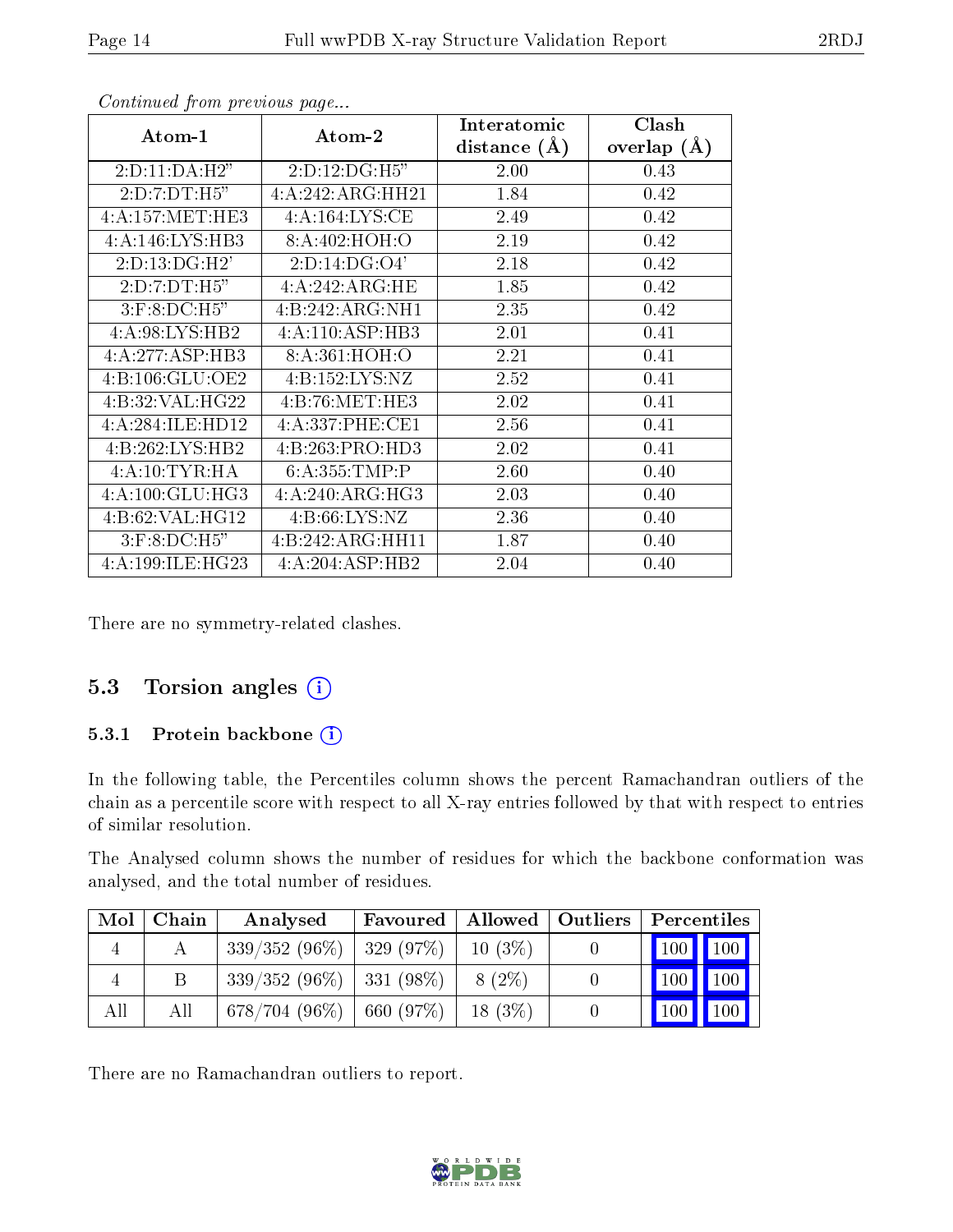#### 5.3.2 Protein sidechains  $(i)$

In the following table, the Percentiles column shows the percent sidechain outliers of the chain as a percentile score with respect to all X-ray entries followed by that with respect to entries of similar resolution.

The Analysed column shows the number of residues for which the sidechain conformation was analysed, and the total number of residues.

| Mol            | Chain | Analysed     | Outliers<br>Rotameric |           | Percentiles |  |  |
|----------------|-------|--------------|-----------------------|-----------|-------------|--|--|
| $\overline{4}$ |       | 300/309(97%) | 294 $(98\%)$          | 6 $(2\%)$ | 69<br>55    |  |  |
| 4              | Β     | 300/309(97%) | 286 (95%)             | 14 $(5%)$ | 33<br>26    |  |  |
| All            | All   | 600/618(97%) | 580 (97%)             | $20(3\%)$ | 49<br>38    |  |  |

All (20) residues with a non-rotameric sidechain are listed below:

| Mol            | Chain                   | Res              | Type                            |
|----------------|-------------------------|------------------|---------------------------------|
| $\overline{4}$ | A                       | 76               | <b>MET</b>                      |
| $\overline{4}$ | $\overline{A}$          | 97               | $\overline{{\rm GLU}}$          |
| $\overline{4}$ | $\overline{A}$          | $\overline{137}$ | <b>LYS</b>                      |
| $\overline{4}$ | $\overline{A}$          | 242              | $\rm{ARG}$                      |
| $\overline{4}$ | $\overline{A}$          | 248              | ILE                             |
| $\overline{4}$ | $\overline{A}$          | 323              | $\overline{\text{LEU}}$         |
| $\overline{4}$ | $\overline{\mathbf{B}}$ | 38               | $\widetilde{{\rm GLU}}$         |
| $\overline{4}$ | $\overline{\mathrm{B}}$ | 76               | MET                             |
| $\overline{4}$ | $\overline{\mathrm{B}}$ | 97               | $\widetilde{{\rm GLU}}$         |
| $\overline{4}$ | $\overline{\mathrm{B}}$ | 99               | ILE                             |
| $\overline{4}$ | $\boldsymbol{B}$        | 105              | ASP                             |
| $\overline{4}$ | B                       | 172              | $\overline{\text{L} \text{YS}}$ |
| $\overline{4}$ | $\overline{\mathrm{B}}$ | 216              | MET                             |
| $\overline{4}$ | $\overline{\mathrm{B}}$ | 221              | $\overline{\text{LYS}}$         |
| $\overline{4}$ | $\overline{\mathrm{B}}$ | 242              | $\rm{ARG}$                      |
| $\overline{4}$ | B                       | 248              | ILE                             |
| $\overline{4}$ | $\overline{\mathrm{B}}$ | 278              | $\overline{\text{LYS}}$         |
| $\overline{4}$ | $\, {\bf B}$            | 294              | $\overline{A}$ SP               |
| $\overline{4}$ | $\overline{\mathrm{B}}$ | $\overline{3}23$ | LEU                             |
| $\overline{4}$ | B                       | 336              | $\rm{ARG}$                      |

Some sidechains can be flipped to improve hydrogen bonding and reduce clashes. All (8) such sidechains are listed below:

| Mol | Chain | Res | l'ype |
|-----|-------|-----|-------|
|     |       |     |       |
|     |       |     |       |

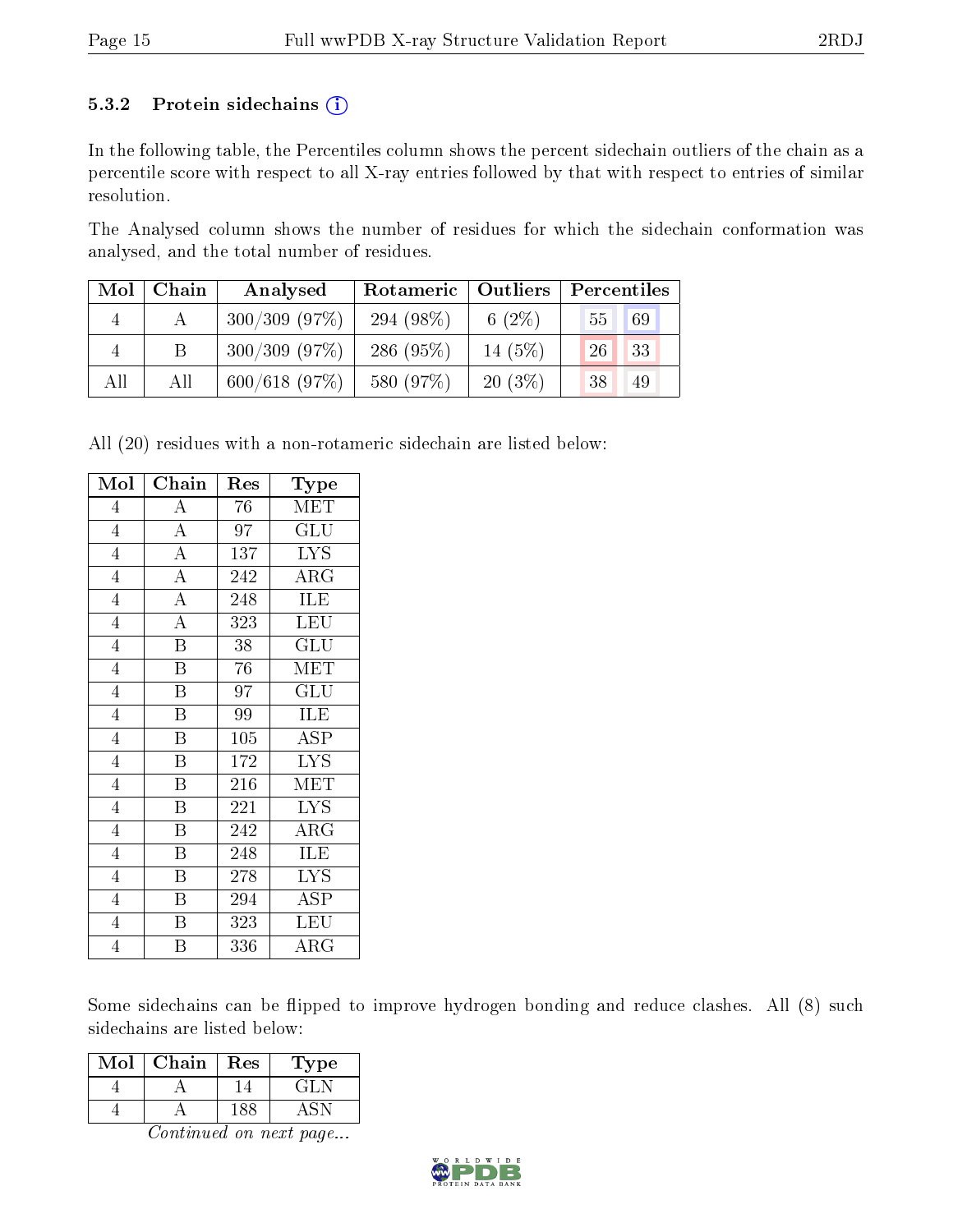Continued from previous page...

| Mol | Chain | Res | <b>Type</b> |
|-----|-------|-----|-------------|
|     |       | 285 | HIS         |
|     |       | 304 | HIS         |
|     |       | 14  | <b>GLN</b>  |
|     | R     | 188 | <b>ASN</b>  |
|     | R     | 285 | <b>HIS</b>  |
|     |       | 304 | <b>HIS</b>  |

#### $5.3.3$  RNA  $(i)$

There are no RNA molecules in this entry.

#### 5.4 Non-standard residues in protein, DNA, RNA chains (i)

There are no non-standard protein/DNA/RNA residues in this entry.

#### 5.5 Carbohydrates  $(i)$

There are no carbohydrates in this entry.

#### 5.6 Ligand geometry (i)

Of 6 ligands modelled in this entry, 4 are monoatomic - leaving 2 for Mogul analysis.

In the following table, the Counts columns list the number of bonds (or angles) for which Mogul statistics could be retrieved, the number of bonds (or angles) that are observed in the model and the number of bonds (or angles) that are defined in the Chemical Component Dictionary. The Link column lists molecule types, if any, to which the group is linked. The Z score for a bond length (or angle) is the number of standard deviations the observed value is removed from the expected value. A bond length (or angle) with  $|Z| > 2$  is considered an outlier worth inspection. RMSZ is the root-mean-square of all Z scores of the bond lengths (or angles).

| $\bf{Mol}$ |           |                                            |     |        |          | Bond lengths |             |          | Bond angles |         |
|------------|-----------|--------------------------------------------|-----|--------|----------|--------------|-------------|----------|-------------|---------|
|            |           | $\mid$ Type $\mid$ Chain $\mid$ Res $\mid$ |     | Link   | Counts   | RMSZ         | # $ Z  > 2$ | Counts   | RMSZ        | $\# Z $ |
|            | TMP       |                                            | 355 |        | 19,22,22 | 0.1          |             | 23,33,33 | 1.85        |         |
|            | $\rm GOI$ |                                            | 356 | $\sim$ | 0.6.6    | $\rm 0.42$   |             | 0.5.5    | 0.21        |         |

In the following table, the Chirals column lists the number of chiral outliers, the number of chiral centers analysed, the number of these observed in the model and the number defined in the Chemical Component Dictionary. Similar counts are reported in the Torsion and Rings columns. '-' means no outliers of that kind were identified.

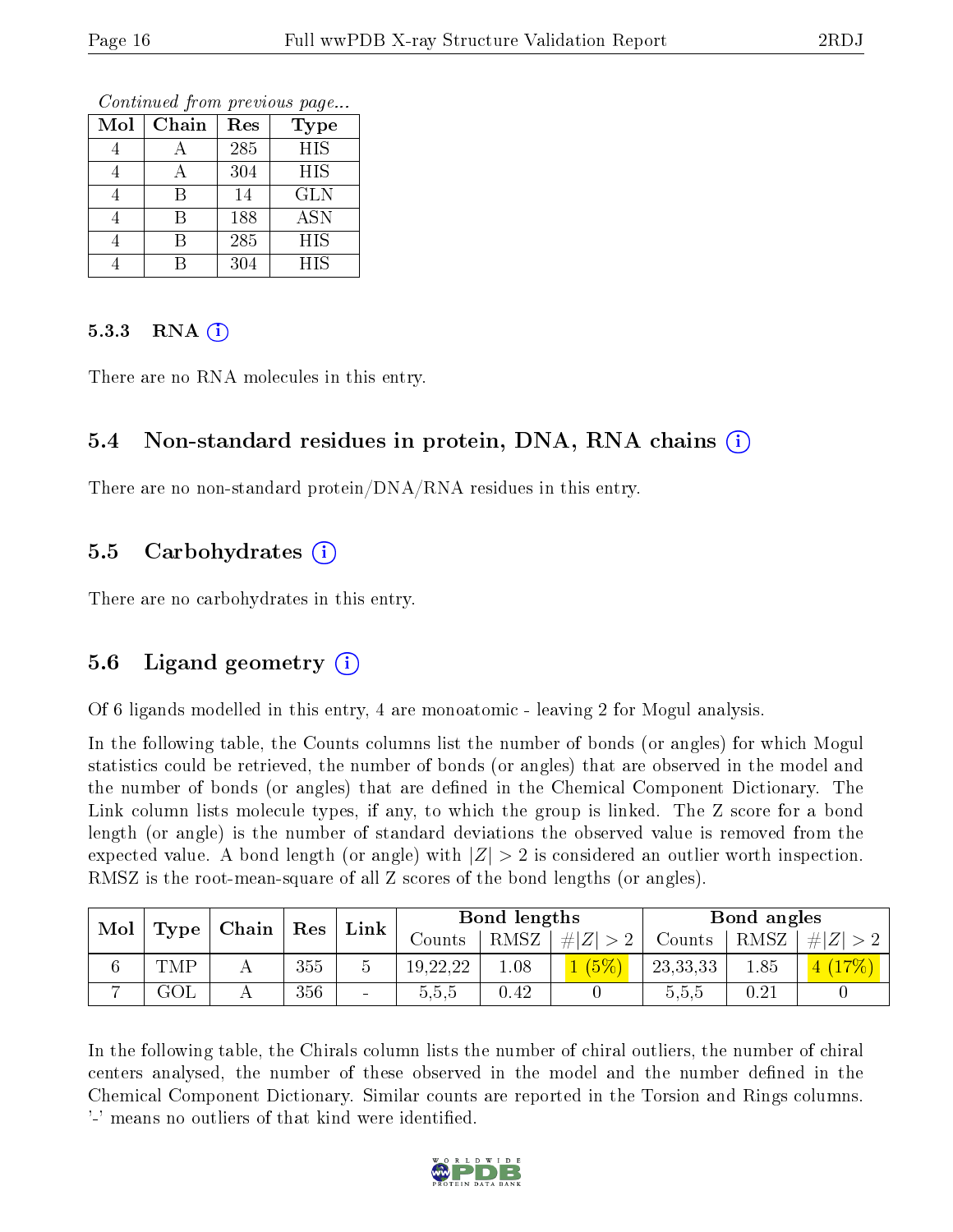|     |     |                      | Mol   Type   Chain   Res   Link   Chirals | <b>Torsions</b>                     | Rings |
|-----|-----|----------------------|-------------------------------------------|-------------------------------------|-------|
| GOL | 356 | $\sim 100$ m $^{-1}$ |                                           | 4/4/4/4                             |       |
| TMP | 355 |                      |                                           | $1/1/4/4$   $7/7/22/22$   $0/2/2/2$ |       |

All (1) bond length outliers are listed below:

|  |  |                            | $\mid$ Mol $\mid$ Chain $\mid$ Res $\mid$ Type $\mid$ Atoms $\mid$ Z $\mid$ Observed(A) $\mid$ Ideal(A) $\mid$ |  |
|--|--|----------------------------|----------------------------------------------------------------------------------------------------------------|--|
|  |  | $355$   TMP   C4-C5   3.48 | . 48                                                                                                           |  |

All (4) bond angle outliers are listed below:

| Mol | Chain | Res | Type | Atoms                 |         | Observed $(°)$ | $Ideal(^o)$ |
|-----|-------|-----|------|-----------------------|---------|----------------|-------------|
|     |       | 355 | TMP  | $C4-N3-C2$            | 6.15    | 120.34         | 115 14      |
|     |       | 355 | TMP  | $O5' - P - O1P$       | $-3.10$ | 97.79          | 106.47      |
|     |       | 355 | TMP  | $C3'$ - $C2'$ - $C1'$ | 2.72    | 109.35         | 102.54      |
|     |       | 355 | TMP  | $C5'$ - $C4'$ - $C3'$ | $-2.06$ | 102.65         | 114.74      |

All (1) chirality outliers are listed below:

| $\overline{\text{Mol}}$   Chain   Res   Type   Atom |     |     |  |
|-----------------------------------------------------|-----|-----|--|
|                                                     | 355 | TMP |  |

All (11) torsion outliers are listed below:

| Mol | Chain        | Res | Type | Atoms                                                |
|-----|--------------|-----|------|------------------------------------------------------|
| 6   | A            | 355 | TMP  | $C5'$ - $O5'$ - $P$ - $O1P$                          |
| 6   | A            | 355 | TMP  | $C5'$ - $O5'$ - $P$ - $O2P$                          |
| 6   | $\mathsf{A}$ | 355 | TMP  | $C5'$ -O5'-P-O3P                                     |
| 6   | A            | 355 | TMP  | $O4'$ -C1'-N1-C6                                     |
| 7   | A            | 356 | GOL  | $O1$ -C1-C2-O2                                       |
| 7   | $\mathbf{A}$ | 356 | GOL  | $O1$ -C1-C2-C3                                       |
| 7   | $\mathbf{A}$ | 356 | GOL  | Q2-C2-C3-Q3                                          |
| 6   | $\mathbf{A}$ | 355 | TMP  | $C3'-C4'-C5'-O5'$                                    |
| 7   | A            | 356 | GOL  | $C1$ -C <sub>2</sub> -C <sub>3</sub> -O <sub>3</sub> |
| 6   | $\mathbf{A}$ | 355 | TMP  | $C4'$ - $C5'$ - $O5'$ - $P$                          |
| 6   | А            | 355 | TMP  | $O4'$ -C4'-C5'-O5'                                   |

There are no ring outliers.

1 monomer is involved in 6 short contacts:

|  |           | $\mid$ Mol $\mid$ Chain $\mid$ Res $\mid$ Type $\mid$ Clashes $\mid$ Symm-Clashes $\mid$ |
|--|-----------|------------------------------------------------------------------------------------------|
|  | $355$ TMP |                                                                                          |

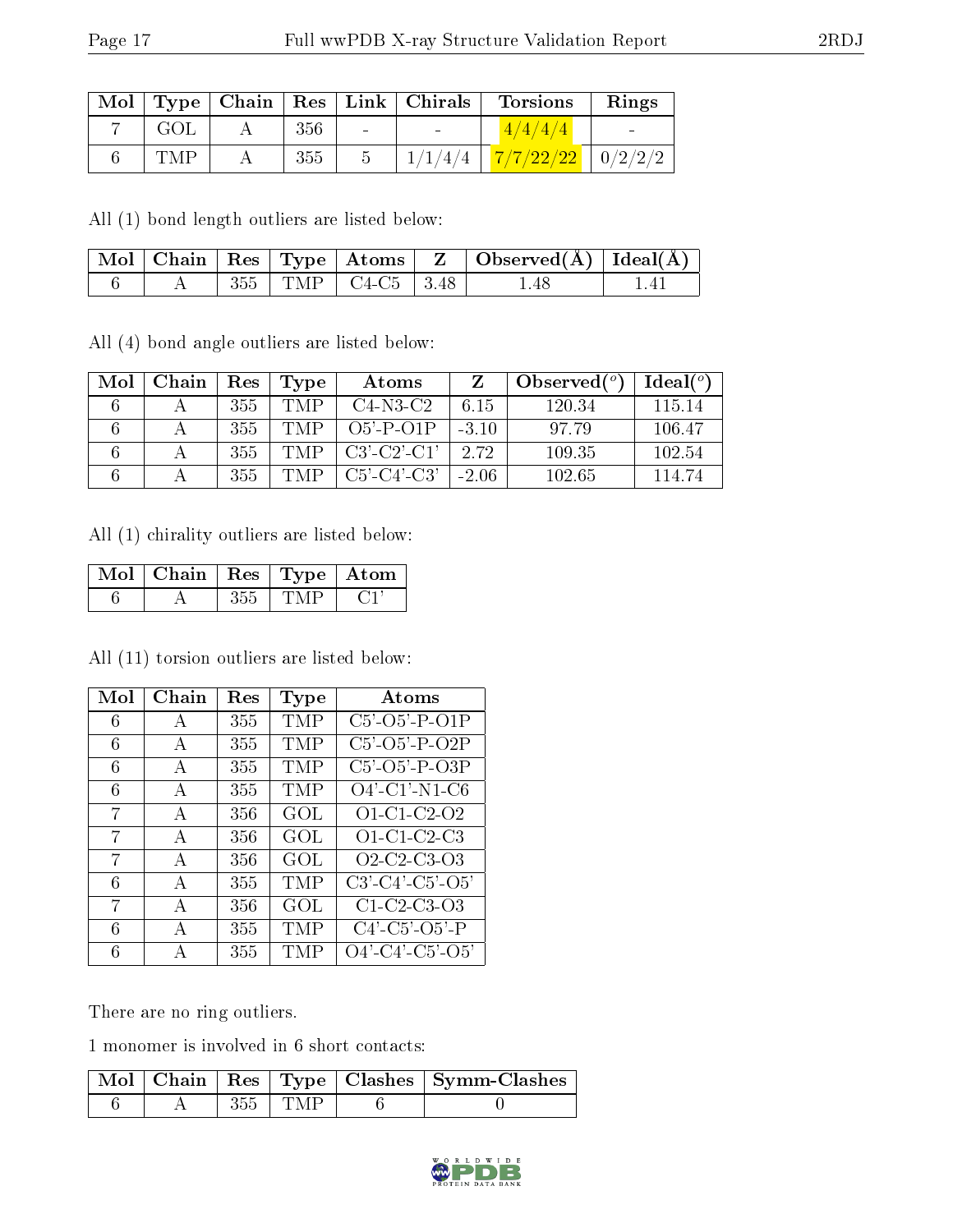The following is a two-dimensional graphical depiction of Mogul quality analysis of bond lengths, bond angles, torsion angles, and ring geometry for all instances of the Ligand of Interest. In addition, ligands with molecular weight > 250 and outliers as shown on the validation Tables will also be included. For torsion angles, if less then 5% of the Mogul distribution of torsion angles is within 10 degrees of the torsion angle in question, then that torsion angle is considered an outlier. Any bond that is central to one or more torsion angles identified as an outlier by Mogul will be highlighted in the graph. For rings, the root-mean-square deviation (RMSD) between the ring in question and similar rings identified by Mogul is calculated over all ring torsion angles. If the average RMSD is greater than 60 degrees and the minimal RMSD between the ring in question and any Mogul-identified rings is also greater than 60 degrees, then that ring is considered an outlier. The outliers are highlighted in purple. The color gray indicates Mogul did not find sufficient equivalents in the CSD to analyse the geometry.



#### 5.7 [O](https://www.wwpdb.org/validation/2017/XrayValidationReportHelp#nonstandard_residues_and_ligands)ther polymers  $(i)$

There are no such residues in this entry.

#### 5.8 Polymer linkage issues (i)

There are no chain breaks in this entry.

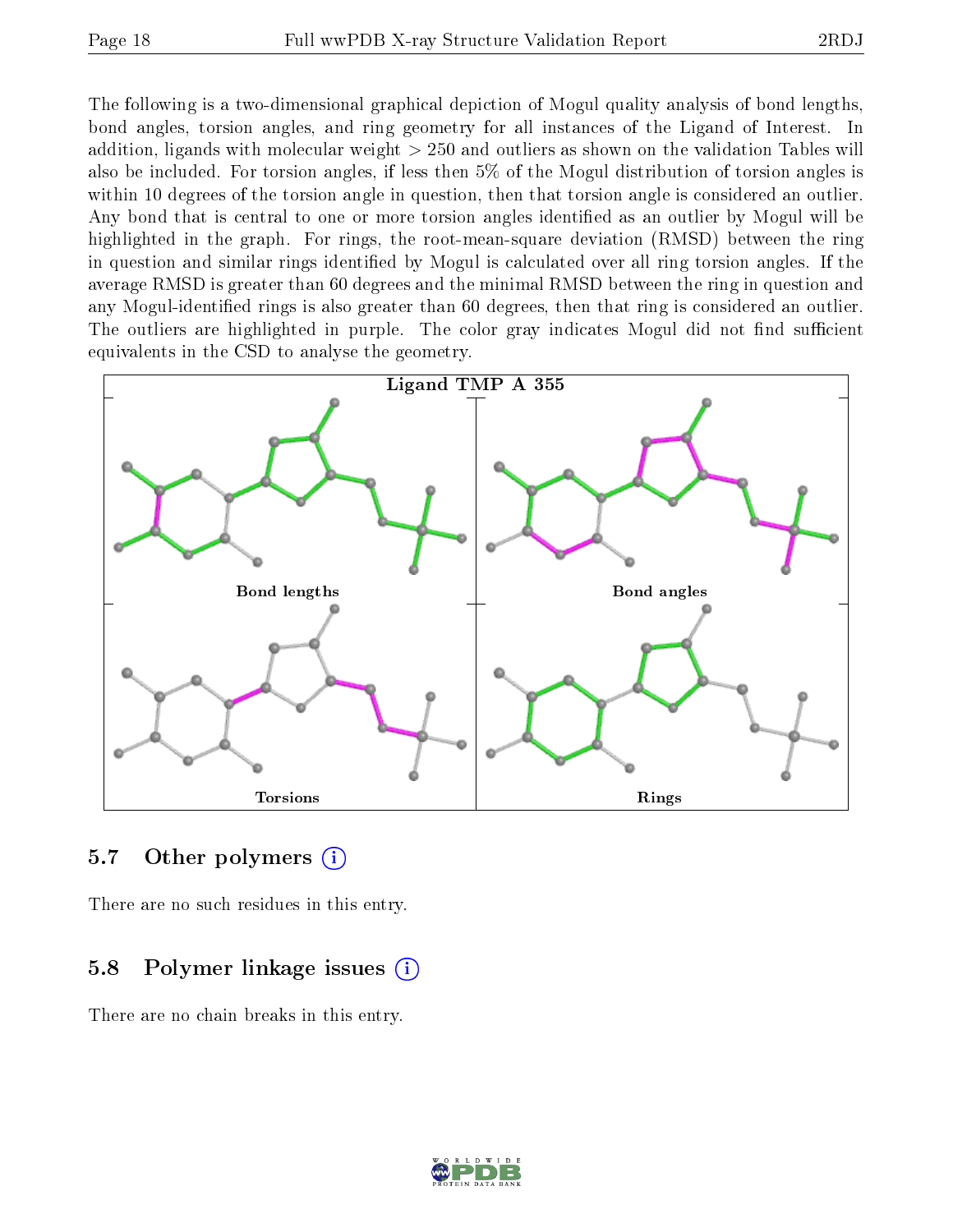## 6 Fit of model and data  $(i)$

### 6.1 Protein, DNA and RNA chains  $(i)$

In the following table, the column labelled  $#RSRZ> 2'$  contains the number (and percentage) of RSRZ outliers, followed by percent RSRZ outliers for the chain as percentile scores relative to all X-ray entries and entries of similar resolution. The OWAB column contains the minimum, median,  $95<sup>th</sup>$  percentile and maximum values of the occupancy-weighted average B-factor per residue. The column labelled ' $Q< 0.9$ ' lists the number of (and percentage) of residues with an average occupancy less than 0.9.

| Mol            | Chain      | Analysed        | ${ <\hspace{-1.5pt}{\mathrm{RSRZ}} \hspace{-1.5pt}>}$ | $\#\text{RSRZ}\text{>2}$ |                                  | $OWAB(A^2)$    | Q <sub>0.9</sub> |
|----------------|------------|-----------------|-------------------------------------------------------|--------------------------|----------------------------------|----------------|------------------|
|                | $\rm C$    | $14/14$ (100%)  | $-0.09$                                               | 100<br>0                 | 100                              | 36, 50, 75, 78 | 0                |
|                | Ε          | $14/14$ (100\%) | $-0.42$                                               | 100<br>$\theta$          | 100                              | 37, 43, 48, 49 | $\Omega$         |
| $\overline{2}$ | D          | $16/16$ (100%)  | 0.34                                                  | 100<br>$\theta$          | 100                              | 35, 53, 83, 83 | $\Omega$         |
| 3              | $_{\rm F}$ | $15/15$ (100%)  | $-0.17$                                               | $0$   100                | 100                              | 39, 44, 55, 80 | $\Omega$         |
| $\overline{4}$ | $\bf{A}$   | $341/352(96\%)$ | 0.62                                                  | 44 $(12\%)$              | $\sqrt{3}$<br>$\vert 3 \vert$    | 26, 44, 55, 61 | $\Omega$         |
| $\overline{4}$ | B          | $341/352(96\%)$ | 0.68                                                  | 41 $(12\%)$              | $\vert 4 \vert$<br> 3            | 28, 44, 56, 64 | $\Omega$         |
| All            | All        | 741/763 (97%)   | 0.59                                                  | 85 (11\%)                | $\overline{4}$<br>$\overline{4}$ | 26, 44, 57, 83 | $\Omega$         |

All (85) RSRZ outliers are listed below:

| Mol            | Chain                   | Res            | Type                 | <b>RSRZ</b> |
|----------------|-------------------------|----------------|----------------------|-------------|
| $\overline{4}$ | Β                       | 66             | <b>LYS</b>           | 4.7         |
| $\overline{4}$ | B                       | $\overline{4}$ | <b>LEU</b>           | 4.4         |
| $\overline{4}$ | Β                       | 37             | PHE                  | 4.2         |
| $\overline{4}$ | Β                       | 3              | <b>VAL</b>           | 4.0         |
| $\overline{4}$ | B                       | 48             | TYR                  | 4.0         |
| $\overline{4}$ | $\overline{A}$          | 6              | <b>VAL</b>           | 4.0         |
| $\overline{4}$ | $\overline{\rm A}$      | 274            | <b>TYR</b>           | 3.8         |
| $\overline{4}$ | B                       | 6              | <b>VAL</b>           | 3.8         |
| $\overline{4}$ | B                       | 116            | $\rm{ARG}$           | 3.7         |
| $\overline{4}$ | A                       | 252            | <b>LYS</b>           | 3.6         |
| $\overline{4}$ | A                       | 335            | <b>VAL</b>           | 3.6         |
| $\overline{4}$ | $\overline{\rm A}$      | 116            | $\rm{ARG}$           | 3.5         |
| $\overline{4}$ | $\overline{B}$          | 211            | ASP                  | 3.4         |
| $\overline{4}$ | A                       | 333            | <b>ILE</b>           | 3.3         |
| $\overline{4}$ | $\overline{\mathrm{B}}$ | 169            | GLU                  | 3.3         |
| $\overline{4}$ | A                       | 286            | <b>VAL</b>           | 3.3         |
| $\overline{4}$ | Β                       | 209            | $\operatorname{GLU}$ | 3.2         |
| 4              | Β                       | 210            | PHE                  | 3.2         |
| $\overline{4}$ | A                       | 334            | $\rm GLY$            | 3.2         |

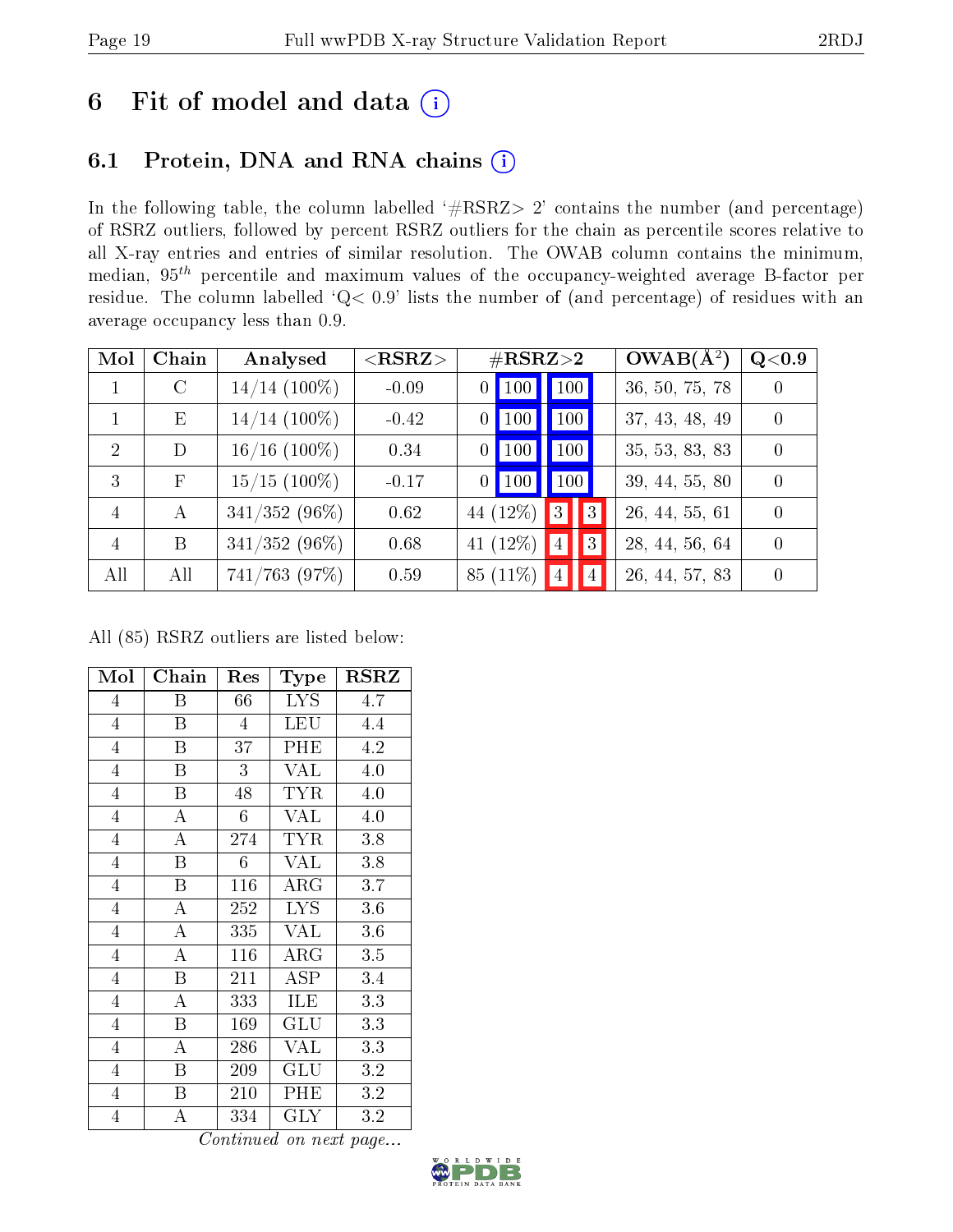| Mol            | Chain                   | Res              | Type                            | <b>RSRZ</b>      |
|----------------|-------------------------|------------------|---------------------------------|------------------|
| $\overline{4}$ | $\overline{\rm A}$      | 169              | $\overline{\text{GLU}}$         | $\overline{3.2}$ |
| $\overline{4}$ | A                       | 304              | <b>HIS</b>                      | $\overline{3.2}$ |
| $\overline{4}$ | $\overline{\mathrm{B}}$ | 134              | $\overline{\text{GLU}}$         | $\overline{3.2}$ |
| $\overline{4}$ | $\, {\bf B}$            | 38               | GLU                             | 3.0              |
| $\overline{4}$ | $\overline{A}$          | $\overline{5}$   | PHE                             | 3.0              |
| $\overline{4}$ | $\overline{\rm A}$      | 287              | <b>VAL</b>                      | 3.0              |
| $\overline{4}$ | $\overline{\mathrm{B}}$ | $\overline{63}$  | $\overline{{\rm GLU}}$          | 3.0              |
| $\overline{4}$ | $\overline{\mathbf{B}}$ | 335              | $\overline{\text{VAL}}$         | 2.8              |
| $\overline{4}$ | $\overline{\rm A}$      | 225              | <b>LEU</b>                      | 2.8              |
| $\overline{4}$ | $\overline{\mathrm{B}}$ | 109              | LEU                             | $2.\overline{8}$ |
| $\overline{4}$ | $\overline{\rm A}$      | $15\,$           | VAL                             | $\overline{2.8}$ |
| $\overline{4}$ | $\overline{\rm A}$      | 341              | <b>ILE</b>                      | $\overline{2.8}$ |
| $\overline{4}$ | $\overline{\mathrm{B}}$ | 248              | ILE                             | $\overline{2.8}$ |
| $\overline{4}$ | $\overline{\rm A}$      | 200              | <b>ASN</b>                      | 2.7              |
| $\overline{4}$ | $\overline{\rm A}$      | $\overline{88}$  | ILE                             | $\overline{2.7}$ |
| $\overline{4}$ | $\overline{\rm A}$      | $\overline{4}$   | <b>LEU</b>                      | $2.\overline{7}$ |
| $\overline{4}$ | $\overline{\mathrm{B}}$ | $\overline{45}$  | <b>THR</b>                      | $\overline{2.7}$ |
| $\overline{4}$ | Β                       | 284              | ILE                             | 2.7              |
| $\overline{4}$ | A                       | 38               | GLU                             | $\overline{2.7}$ |
| $\overline{4}$ | A                       | 278              | <b>LYS</b>                      | $2.7\,$          |
| $\overline{4}$ | A                       | 337              | PHE                             | $\overline{2.7}$ |
| $\overline{4}$ | $\overline{\mathrm{B}}$ | 144              | <b>ILE</b>                      | $\overline{2.7}$ |
| $\overline{4}$ | $\boldsymbol{B}$        | 107              | ALA                             | 2.7              |
| $\overline{4}$ | $\overline{\mathrm{B}}$ | 24               | $\overline{\text{L} \text{YS}}$ | $2.7\,$          |
| $\overline{4}$ | $\overline{\rm A}$      | 92               | LEU                             | 2.6              |
| $\overline{4}$ | $\overline{\rm A}$      | 119              | $\rm{ARG}$                      | $\overline{2.6}$ |
| $\overline{4}$ | Β                       | 70               | $\overline{\mathrm{ASN}}$       | $2.6\,$          |
| $\overline{4}$ | A                       | 188              | ASN                             | $2.6\,$          |
| $\overline{4}$ | Β                       | 69               | $\overline{\text{PRO}}$         | 2.5              |
| 4              | Β                       | $\overline{333}$ | ILE                             | $\overline{2.5}$ |
| $\overline{4}$ | Β                       | $\overline{5}$   | PHE                             | $2.5\,$          |
| $\overline{4}$ | Β                       | $\overline{225}$ | LEU                             | $\overline{2.5}$ |
| 4              | Β                       | 98               | ${\rm LYS}$                     | 2.5              |
| $\overline{4}$ | A                       | 183              | $\overline{\text{VAL}}$         | $\overline{2.5}$ |
| $\overline{4}$ | Β                       | 238              | $AR\overline{G}$                | 2.4              |
| $\overline{4}$ | B                       | 128              | <b>ILE</b>                      | $\overline{2.4}$ |
| $\overline{4}$ | Β                       | 138              | <b>ILE</b>                      | 2.4              |
| $\overline{4}$ | Β                       | 88               | ILE                             | 2.4              |
| $\overline{4}$ | А                       | 107              | $\overline{\rm ALA}$            | 2.4              |
| $\overline{4}$ | А                       | 284              | ILE                             | 2.3              |
| $\overline{4}$ | А                       | 303              | $\overline{\text{PRO}}$         | 2.3              |
| $\overline{4}$ | А                       | 13               | ALA                             | 2.3              |

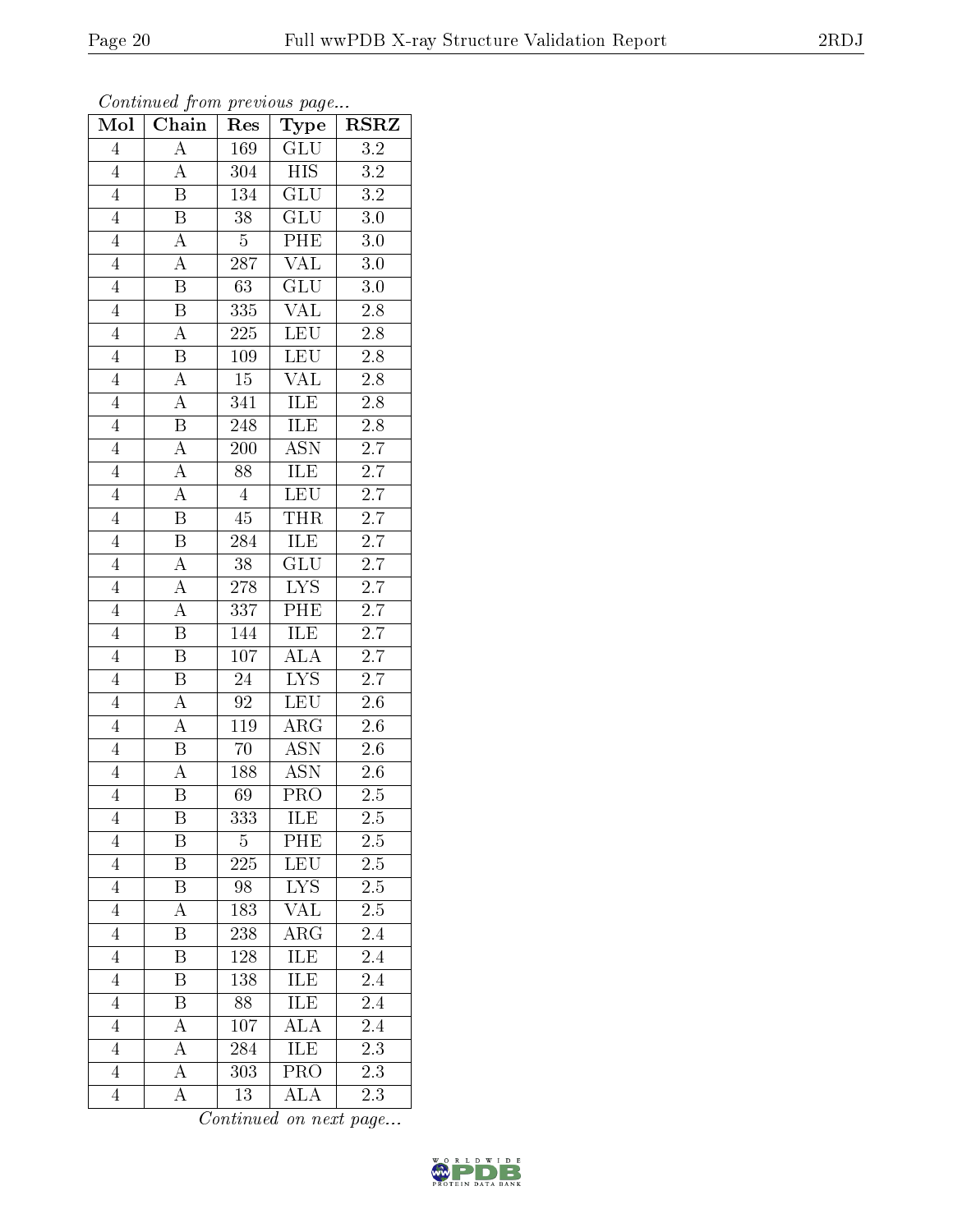| Mol            | Chain                   | Res              | Type                    | <b>RSRZ</b>      |
|----------------|-------------------------|------------------|-------------------------|------------------|
| $\overline{4}$ | $\boldsymbol{A}$        | 211              | ASP                     | $2.3\,$          |
| $\overline{4}$ | $\overline{A}$          | 327              | <b>GLU</b>              | $2.3\,$          |
| $\overline{4}$ | $\overline{\rm A}$      | 8                | <b>PHE</b>              | $2.3\,$          |
| $\overline{4}$ | $\, {\bf B}$            | 167              | $\overline{\rm ASP}$    | 2.3              |
| $\overline{4}$ | $\overline{\rm A}$      | $\overline{113}$ | $\overline{\text{ASP}}$ | $\overline{2.2}$ |
| $\overline{4}$ | $\overline{\rm A}$      | $\overline{11}$  | PHE                     | $\overline{2.2}$ |
| $\overline{4}$ | $\boldsymbol{A}$        | $\overline{3}$   | <b>VAL</b>              | $2.2\,$          |
| $\overline{4}$ | $\overline{\mathbf{B}}$ | 142              | <b>VAL</b>              | 2.2              |
| $\overline{4}$ | $\overline{B}$          | 286              | <b>VAL</b>              | $2.2\,$          |
| $\overline{4}$ | $\overline{\mathrm{B}}$ | 274              | <b>TYR</b>              | $\overline{2.2}$ |
| $\overline{4}$ | A                       | 186              | ILE                     | $2.2\,$          |
| $\overline{4}$ | $\overline{A}$          | 228              | <b>LEU</b>              | $2.2\,$          |
| $\overline{4}$ | $\overline{\rm A}$      | 192              | GLU                     | $2.2\,$          |
| $\overline{4}$ | $\overline{\rm A}$      | 149              | <b>VAL</b>              | $2.1\,$          |
| $\overline{4}$ | $\overline{\rm A}$      | 283              | $\overline{\rm ALA}$    | $2.\overline{1}$ |
| $\overline{4}$ | B                       | 92               | <b>LEU</b>              | $2.1\,$          |
| $\overline{4}$ | $\overline{\rm A}$      | 138              | ILE                     | 2.1              |
| $\overline{4}$ | $\boldsymbol{B}$        | 239              | <b>THR</b>              | $2.1\,$          |
| $\overline{4}$ | $\boldsymbol{B}$        | 252              | <b>LYS</b>              | 2.1              |
| $\overline{4}$ | $\overline{\rm A}$      | 336              | $AR\overline{G}$        | $2.\overline{1}$ |
| $\overline{4}$ | $\boldsymbol{B}$        | 8                | PHE                     | 2.0              |
| $\overline{4}$ | $\overline{\rm A}$      | 196              | $\overline{\text{LYS}}$ | $2.0\,$          |
| $\overline{4}$ | $\overline{\rm A}$      | 29               | <b>VAL</b>              | 2.0              |
| $\overline{4}$ | $\overline{\mathrm{B}}$ | 337              | PHE                     | 2.0              |

#### 6.2 Non-standard residues in protein, DNA, RNA chains  $(i)$

There are no non-standard protein/DNA/RNA residues in this entry.

#### 6.3 Carbohydrates  $(i)$

There are no carbohydrates in this entry.

#### 6.4 Ligands  $(i)$

In the following table, the Atoms column lists the number of modelled atoms in the group and the number defined in the chemical component dictionary. The B-factors column lists the minimum, median,  $95<sup>th</sup>$  percentile and maximum values of B factors of atoms in the group. The column labelled  $Q< 0.9$ ' lists the number of atoms with occupancy less than 0.9.